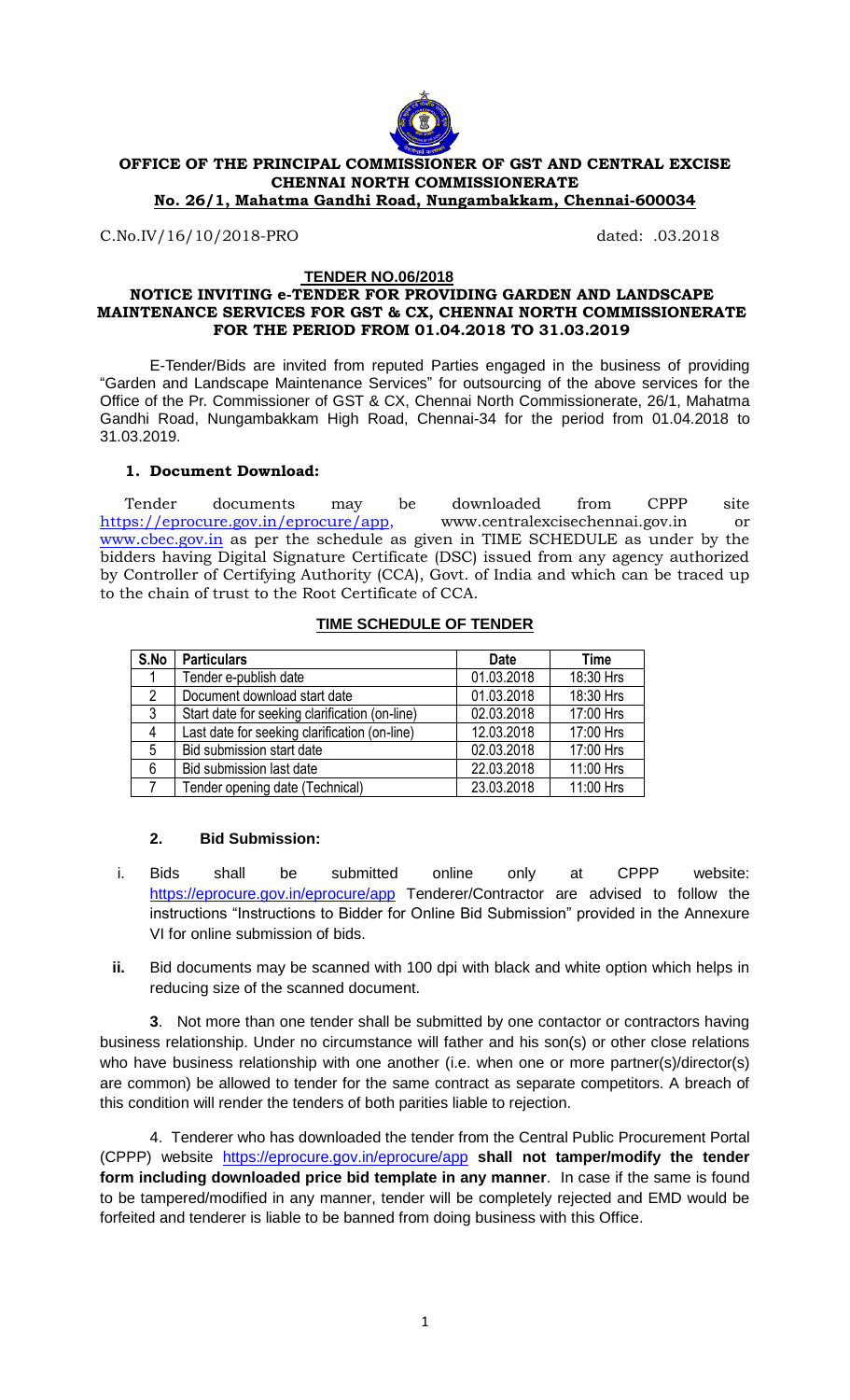5. Intending tenderers are **advised to visit again CPPP website** <https://eprocure.gov.in/eprocure/app> **regularly till closing date of submission** of tender for any corrigendum / addendum/ amendment.

6. The rates shall be quoted in Indian Rupees only.

7. The rates will be a lump sum amount inclusive of all taxes (except GST), fees, levies, etc. and any revision in the statutory taxes, fees, etc will be the responsibility of the Bidder.

8. In case of any discrepancy/difference in the amounts indicated in figures and words the amount in words will prevail and will be considered.

9. The quoted rates shall remain firm throughout the tenure of the contract and no revision is permissible for any reason.

10. Any dispute arising out of this agreement or that which may arise in future, shall be resolved by taking recourse to mutual settlement, arbitration/conciliation clauses formulated by International Centre of Alternative Dispute Resolution (ICADR), failing which the dispute will be subject to Chennai jurisdiction only.

For further details, Dr. S. Periannan, Deputy Commissioner (Prev.) may be contacted at 044-28335011.

**NOTE**: The Department reserves the right to postpone the date of opening or to accept or reject any or all the bids, without assigning any reasons.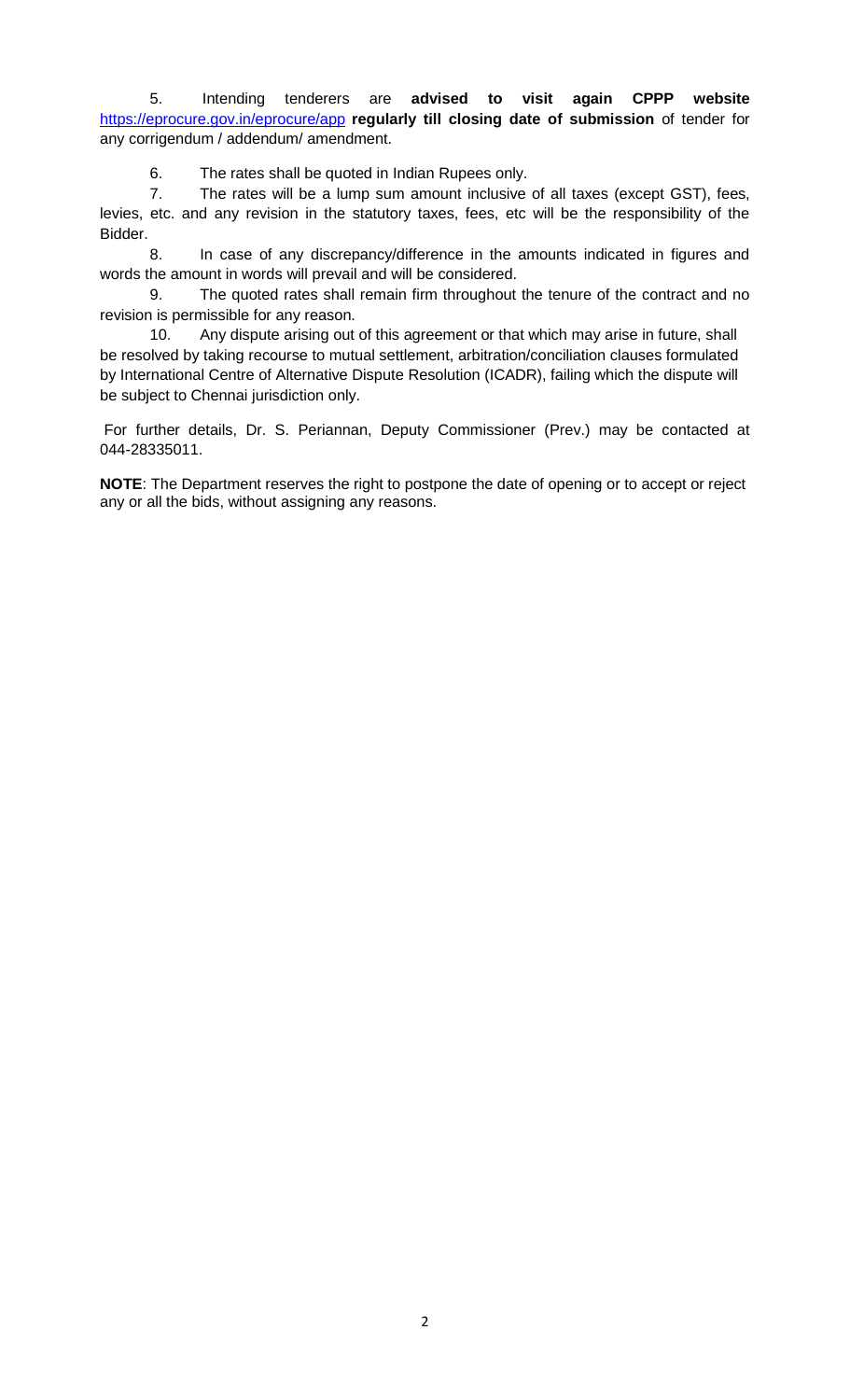

## **OFFICE OF THE PRINCIPAL COMMISSIONER OF GST AND CENTRAL EXCISE CHENNAI NORTH COMMISSIONERATE No. 26/1, Mahatma Gandhi Road, Nungambakkam, Chennai-600034**

# **TENDER DOCUMENT**

E-Tender/Bids are invited from reputed Parties engaged in the business of providing "Garden and Landscape Maintenance Services" for outsourcing of the above services for the Office of The Pr. Commissioner of GST & Cx, Chennai North Commissionerate, 26/1, Mahatma Gandhi Road, Nungambakkam High Road, Chennai–600 034 for the period from 01.04.2018 to 31.03.2019.

| SI. No. | <b>Particulars</b>                                 | Page      |
|---------|----------------------------------------------------|-----------|
|         |                                                    | No.       |
| 1.      | <b>Tender Notice</b>                               | $1 - 3$   |
| 2.      | <b>Terms &amp; Conditions - Annexure I</b>         | $4 - 12$  |
| 3.      | <b>Offer Letter - Annexure II</b>                  | 13        |
| 4.      | <b>Technical Bid - Annexure IIIA &amp; IIIB</b>    | 14        |
| 5.      | Annexure IV (Bidder's undertaking)                 | 15        |
| 6.      | <b>Financial Bid (Annexure-V)</b>                  | 16        |
| 7.      | <b>Price/Financial Bid Document (Annexure-VII)</b> | 17        |
| 8.      | <b>Annexure-VIII (Undertaking by Bidder)</b>       | 18        |
| 9.      | Annexure-VI (Instructions for online bid           | $19 - 21$ |
|         | submission)                                        |           |

# **INDEX**

(Signature of bidder)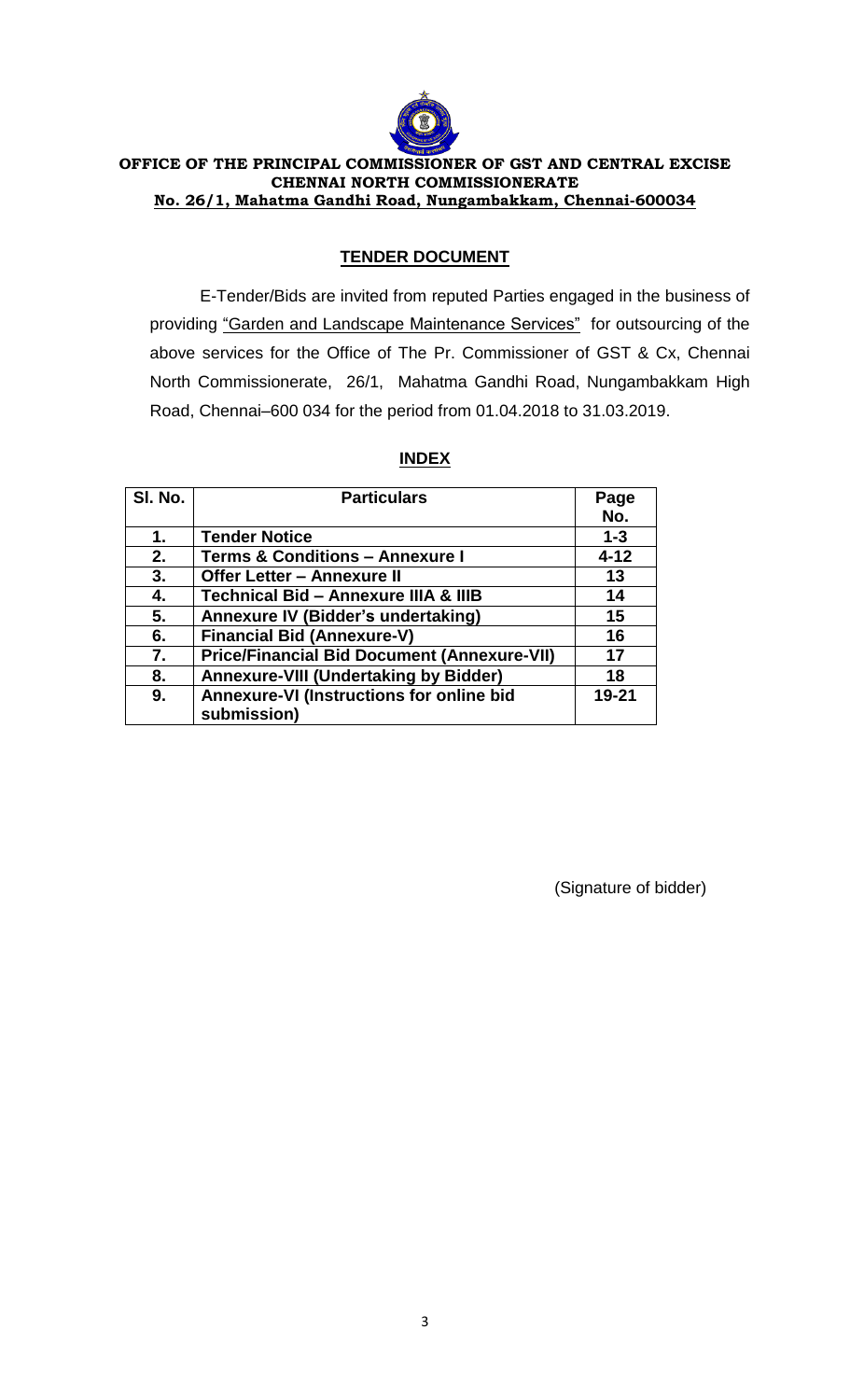### **Annexure-I Terms & Conditions**

General Rules and Directions for the Guidance of the Bidder **(Section I),**

- **1.1.** Scope of Tender
- **1.1.1.** The Principal Commissioner of GST & CX Chennai North Commissionerate, (hereinafter referred to as the Buyer), invites e-tenders/Bids from reputed Parties (hereinafter referred to as the "Contractor") engaged in the business of providing "Garden and Landscape Maintenance Services" for its offices located at 26/1, Mahatma Gandhi Road, Chennai-34 as defined in the tender documents
- 1.1.2. One experienced gardener should be deployed by the Contractor who should be available between 08.00 hours and 17.00 hours on all the 7 days in the week in the Office premises.

1.1.3. The gardener deployed should be well experienced and trained adequately and of sound health. The gardener should be well behaved and well mannered. The gardener should be provided with uniforms and identity cards prominently displayed.

1.1.4. If the deputed gardener is absent on any day another person should be deployed in his/her place.

1.1.5. The Contractor shall replace all dead plants, both indoor & outdoor at his own cost, with seven days of being informed by the PRO section.

1.1.6. The contractor shall within 15 days from the Award of Contract, conduct and obtain a lab report on the quality of water available for watering and suggest necessary treatment, if any, required. The scope of the lab test shall be of the contractor.

1.1.7. The Contractor shall be responsible for any commissions and omissions of the gardener employed by him.

1.1.8. The staff employed by the Contractor shall have no right to any employment in the department based on the service rendered on any other basis, and it is purely contractual responsibility through the Contractor.

1.1.9. The Contractor shall supervise the functioning of the gardener within their limitations and shall take all measures that will enable the ganden and lawn maintenance service an effective and admirable one in general.

1.1.10. Energy saving and water conservation is essential and the contractor should ensure that the taps & valves are switched off when not in use.

1.1.11. The contract will be valid for a period of one year i.e. from 01.04.2018 to 31.03.2019.

1.1.12. The contractor shall arrange for an inspection everymonth by a qualified horticulture expert and submit a report to the PRO section on the condition of the plants & garden.

# **1.2. Eligibility Criteria**

The tender/Bid is invited in TWO BID SYSTEM (Technical/Qualifying & Financial Bid) and is open to all contractors who fulfill the following eligibility criteria:

1.2.1 Experience – No of years in the Business:

The Bidder should be in the Business of Providing "Similar Services" for a period not less than 3 years i.e. since 2014-15.

[Mode of Proof: Copies of the Work order/Agreements/Work Completion certificate for the three year period to be uploaded alongwith bid document]. "Similar Service" means contract for providing "Landscaping and garden maintenance services" with Government/Semi-Government/Public Sector / National level educational institutes like IIT, IIM, NIT and Universities/Banks/Public Limited Companies and should have two work orders of value not less than Rs.2 lacs.

### 1.2.2 Possession of Valid PAN

The bidder should have a valid Income Tax Registration Number / PAN and other statutory requirements as per Rules in force. The bidder should have filed Income tax returns for the assessment years 2016-17 and 2017-18

[Mode of Proof: Copy of the PAN Card and ITR's of above two assessment years to be uploaded alongwith bid document]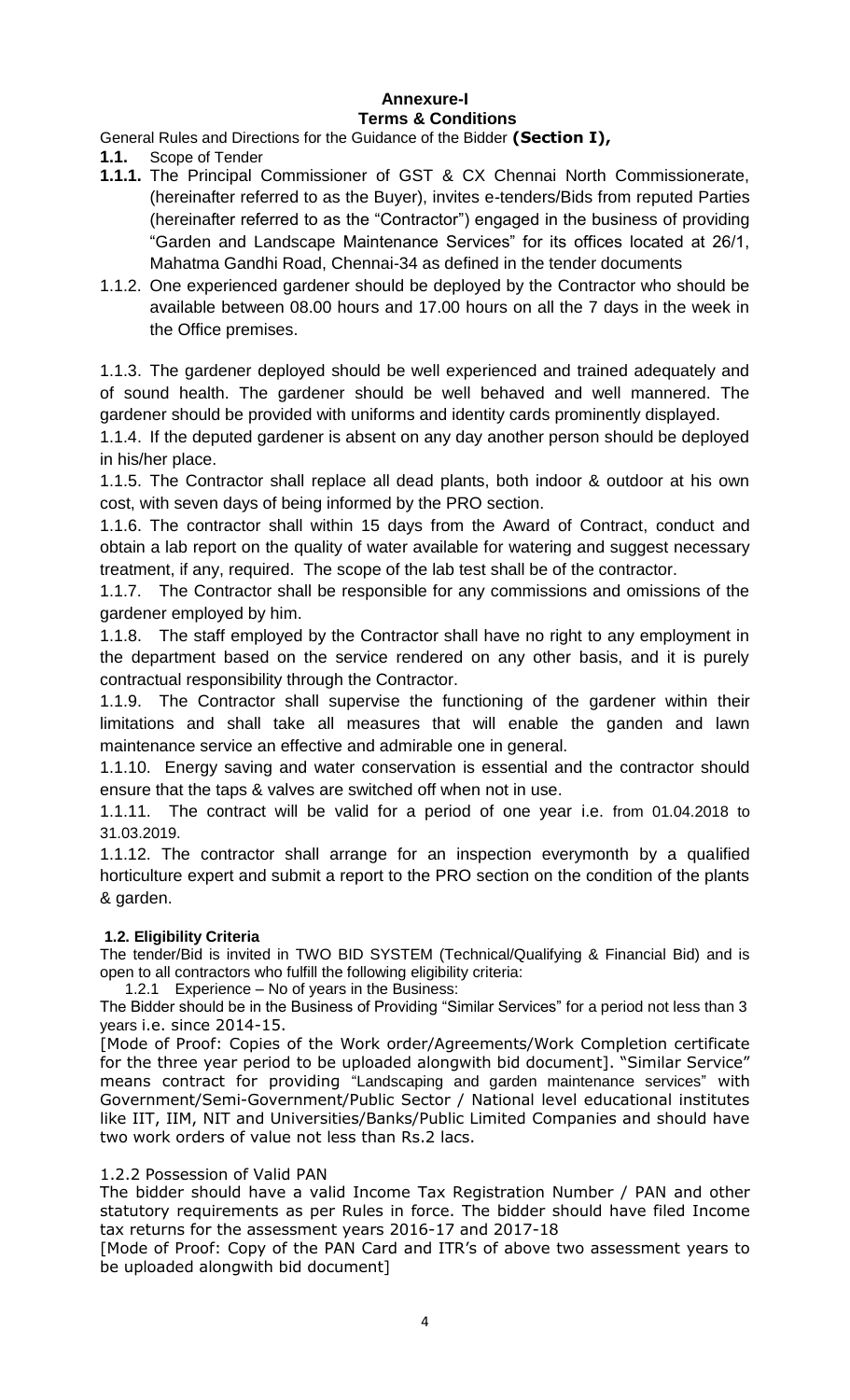1.2.3 Should not have been black listed by any Govt. Department/Public Sector Undertaking/Autonomous Body. [Declaration to this effect to be uploaded alongwith bid document]

With regard to the various proof/supporting documents produced by the bidders for establishing that they meet the various eligibility conditions, it shall be the department's prerogative to decide whether the document produced is valid evidence or not and to call for additional proof, if required.

1.2.4 The bidder should have been registered with the ESI and PF authorities.

[Mode of Proof: Copies of Respective Registration Certificates along with the Receipts for the remittances made during the last 6 months (July 2017 to December 2017) and declaration to this effect to be uploaded alongwith bid document]

1.2.5 The bidder must be registered with the GST department (GST registration certificate to be uploaded alongwith bid document)

### **All the Documents in proof of meeting eligibility criteria uploaded with the tender are to be duly signed by the bidder**

### 1.3. General Conditions

1.3.1 The Technical Bid Uploaded will be evaluated based on the details uploaded under Technical Bid/Cover I in the prescribed formats to ascertain whether the bidders qualify. After evaluation of technical bid, all bidders will get information regarding their eligibility/qualification on website. Thereafter a system generated mail confirmation will be sent to all successful bidders. The bidders can check the same from the portal. The Cover II (Financial Bid) of only those firms who technically qualify under Cover I will be decrypted and opened online.

1.3.2 The Bids should be signed in all pages only by the duly authorized signatory (ies) of the entity. The person(s) authorized to sign the tender shall sign all the pages of the tender and other documents including those which are required to be submitted as per Clause 1.2

1.3.3 Bidder should upload all the details in the prescribed Proforma and as per the requirements set out in the tender documents under Cover I. Bids and Tender documents should be complete in all respects and any incomplete Bids/tender will be rejected.

### 1.4. Cost of Tendering

The bidders shall bear all costs associated with the preparation and submission of their tenders and the GST & CX Department will in no case be responsible or liable for those costs, regardless of the conduct or outcome of the tendering process or the cancellation, if any, of tender by the Principal Commissioner of GST & CX, Chennai North Commissionerate.

### 1.5. Rejection of Tender Documents

The bidder shall read and understand the contents of the tender documents, carefully. Failure to comply with the requirements of tender submission will render the tender liable for rejection. Tenders, which are not responsive to the requirements of the tender conditions, will be rejected.

### 1.6 Clarification of Tender Documents

1.6.1 A bidder requiring any clarification regarding the tender documents may seek the same online within the time schedule prescribed. The GST & CX department will respond online to any such request for clarification, received.

### 1.7 Amendment to Tender Documents

1.7.1 At any time prior to the deadline for uploading the response to clarification, Principal Commissioner, GST & CX Chennai North Commissionerate may, for any reason, suo motu or in response to a clarification by a prospective bidder, modify the tender documents by issuing amendments (addenda/corrigenda etc.)

1.7.2 Any amendments (addenda/corrigenda) thus issued will be hosted on the website upto two days prior to the last date specified for submission of the bids. All the bidders who have downloaded the Bid Document shall verify if any such amendments have been issued by this department, before submitting their bid and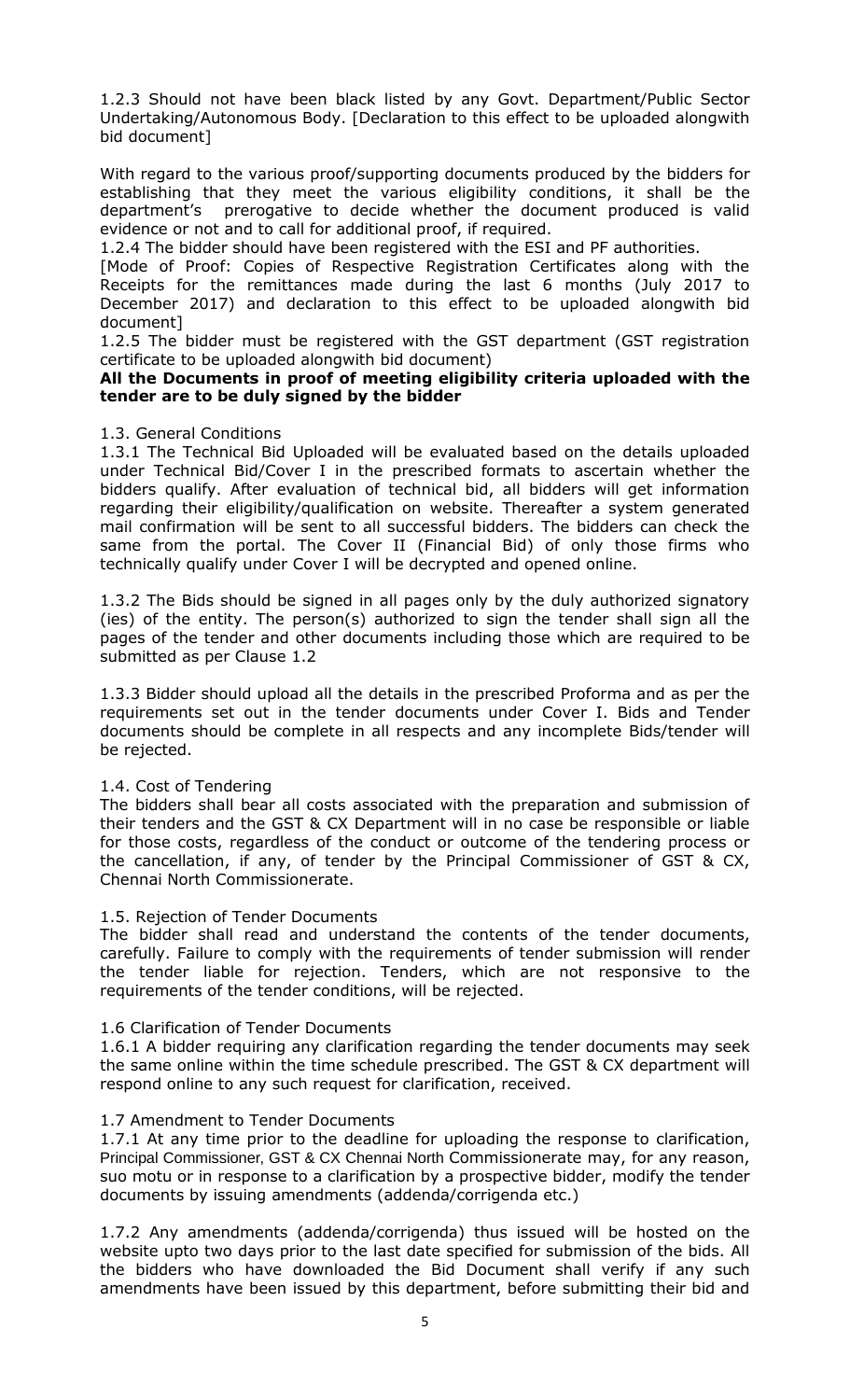shall take cognizance of and include such amendment(s) in their submission. In any case, the amendment(s), if any, shall be binding on the Bidder. No separate notice / intimation of amendments will be sent to the bidders.

1.8. Preparations and Submission of Tenders

1.8.1 Language of Tender

The tender, and all correspondence and documents, related to the tender, exchanged between the bidder and the buyer shall be written in the English language only. If the bidder along with their offer furnish any printed literature written in any other language, such documents shall be supplemented with their English translation also. For the purpose of interpretation of the tender, the contents in the English translated version alone shall be taken into consideration.

1.8.2 Documents comprising the Tender

The Bids/tender submitted by the Bidder shall comprise the following and should be read in conjunction with any Amendments issued in accordance with Clause 1.7

(i) Documents to be uploaded with Cover I (Technical Bid documents)

a) Scanned copy of entire tender document, signed & sealed on all pages

b) Scanned copy of Earnest Money Deposit (EMD)/Exemption from payment of EMD

c) Scanned copy of Offer Letter (Annexure-II), Annexure IIIA, IIIB, IV and VIII with necessary enclosures

(ii) Cover II (Financial Bid)

- a) Scanned copy of Financial Bid (Annexure-V)
- b) Scanned copy of financial bid undertaking (Annexure-VII)
- c) Financial bid document in the form of BOQ\_XXXX .xls

# **I. TENDER PROCESS:**

- 1. Tenders are invited in two parts i.e. (1) Qualifying Bid (2) Financial Bid.
- 2. The tender form for Qualifying bid in pro-forma prescribed in Annexure III and the tender form for the financial bid in pro-forma prescribed in Annexure - V complete in all aspects shall be uploaded on CPPP site. The Qualifying Bids will be opened online on **23.03.2018 at 11.00 a.m.** at **Office of The Principal Commissioner of GST & Central Excise, Chennai North Commissionerate, Chennai-34** Bidders may observe the tender opening online**.** The date and time of opening of "Financial Bid" will be intimated to the eligible bidders after evaluating the "Qualifying Bids". The Financial Bids of those bidders who qualify on evaluation of Technical Bids would be decrypted and opened online.

### 1.9. Conditions stipulated by the bidder

The bidder shall note that no alternative or counter or qualifying tender conditions by the bidder will be acceptable to the GST & CX department. Tenders containing any qualifying conditions or even bidder's clarifications in any form will be treated as non-responsive and will run the risk of rejection.

1.10. Filling up of Forms, Completeness & Mode of Submission of Tender:

1.10.1 The bidder shall submit all the documents required to be uploaded/ submitted as per Clause 1.2 duly filled in along with their covering letters, data and other information so that the tender is complete in all respects.

1.10.2 The tender/Bids shall be uploaded/filled and signed only by the entity/firm/corporation in whose name the tender documents have been issued.

1.10.3 Bids sent by telex, fax, Email etc. (i.e. modes other than by ways prescribed in Annexure - VI) shall not be accepted.

### 1.11. Tender Prices

1.11.1 The contract shall be for the whole Services or for individual component or components as may be decided by The Principal Commissioner of GST & CX, Chennai North and as described in Sub - clause 1.1.1, based on the unit rates and prices quoted by the bidder in Bill of quantities.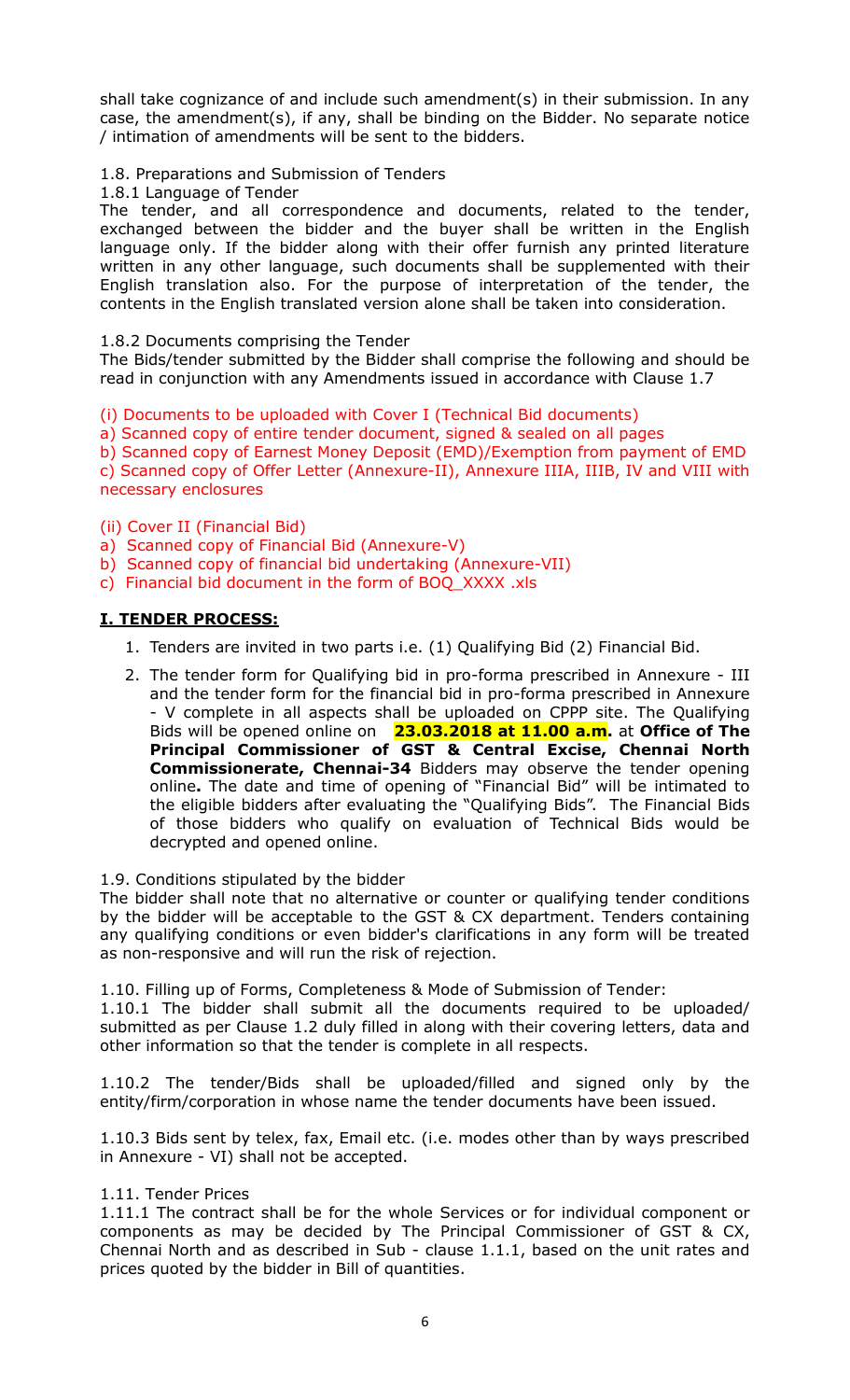1.11.2 Items against which no rate or price is entered by the bidder will not be paid for and when executed, such items, shall be deemed to have been covered by the other rates and prices in the Bill of quantities. Tender price covers contractor's all obligations mentioned in or to be reasonably inferred from the Tender document in respect of providing the above services at GST & CX, Chennai. This includes all the liabilities of the contractor such as cost of identity cards of personnel deployed by the contractor and all other statutory liabilities like Minimum Wages, ESI, PF contributions, bonus, service charges, all kinds of taxes etc. which should be clearly stated by the contractor.

1.11.3 The rate quoted shall be responsive and the same should be inclusive of all statutory obligations such as Minimum Wages, ESI, PF contributions, bonus, service charges, all kinds of taxes etc. The offers of those prospective bidders which do not meet the statutory requirements of Applicable Minimum Wages, ESI & PF and Bonus are liable to be rejected.

1.11.4 Minimum wages as fixed and revised from time to time by the Office of the Chief Labour Commissioner (Central) as applicable to "Skilled & Semi-skilled labour" should be paid by the contractor. The highest of the applicable wages rates (where multiple rates are available for Skilled & Semi-skilled should be paid by the contractor.

1.11.5 Whenever Minimum wages is revised by the respective Labour authorities, it shall be the duty of the contractor to immediately pay such revised minimum wages to the contract personnel deployed and then claim re-imbursement from The Principal Commissioner of GST & CX, Chennai North by providing copies of such orders and proof of disbursement to the contract personnel deployed in the office of the Principal Commissioner of GST & CX, Chennai North.

## 1.12. Tender Validity

1.12.1 Tenders shall remain valid for 120 days from the last date for submission of tender

# 1.13. Earnest Money Deposit (EMD)

1.13.1 Each tender/Bid should be accompanied by an Earnest Money Deposit (EMD) amounting to Rs.25,000/-(Rupees Twenty Five Thousand Only) which shall be in the form of Demand draft from any Nationalized Bank / Scheduled Bank drawn in favour of "PAY AND ACCOUNTS OFFICER, CENTRAL EXCISE, CHENNAI." Payable at Chennai and shall be submitted in person to the Public Relations Officer (PRO), Chennai North Commissionerate on or before the bid submission last date i.e. 22.03.2018 before 11:00 hours. Qualifying bids without Earnest Money Deposit will be rejected. EMD will be returned to all the unsuccessful bidders at the end of the selection process. However, the EMD shall be forfeited in case the successful bidder withdraws or the details furnished found to be incorrect or false during the tender selection process. No interest shall be paid on the Earnest Money Deposit.

1.13.2 No other form of deposit towards Earnest Money shall be accepted.

1.13.3 **Tenders not accompanied by the Earnest Money Deposit in the manner prescribed in 1.13.1 will be summarily rejected.** No exemption from payment of EMD is available to any bidder for any reason whatsoever, except MSE's as defined in the MSE Procurement Policy issued in Department of MSME (or) are registered with the Central Purchase Organization or with the Finance Ministry or this department.

1.14 Tender Opening, Bidder Participation, Stages of Evaluation (Technical and Financial)

1.14.1 Technical bids will be opened online at the Office of THE PRINCIPAL COMMISSIONER OF GST & CX, CHENNAI NORTH, 26/1, MAHATMA GANDHI ROAD NUNGAMBAKKAM, CHENNAI 600034", at 11:00 hours on 23.03.2018. Bidders may observe the tender opening online. In the event of the specified date of tender opening being declared as a holiday for the department, the tender shall be opened at the specified time on the next working day.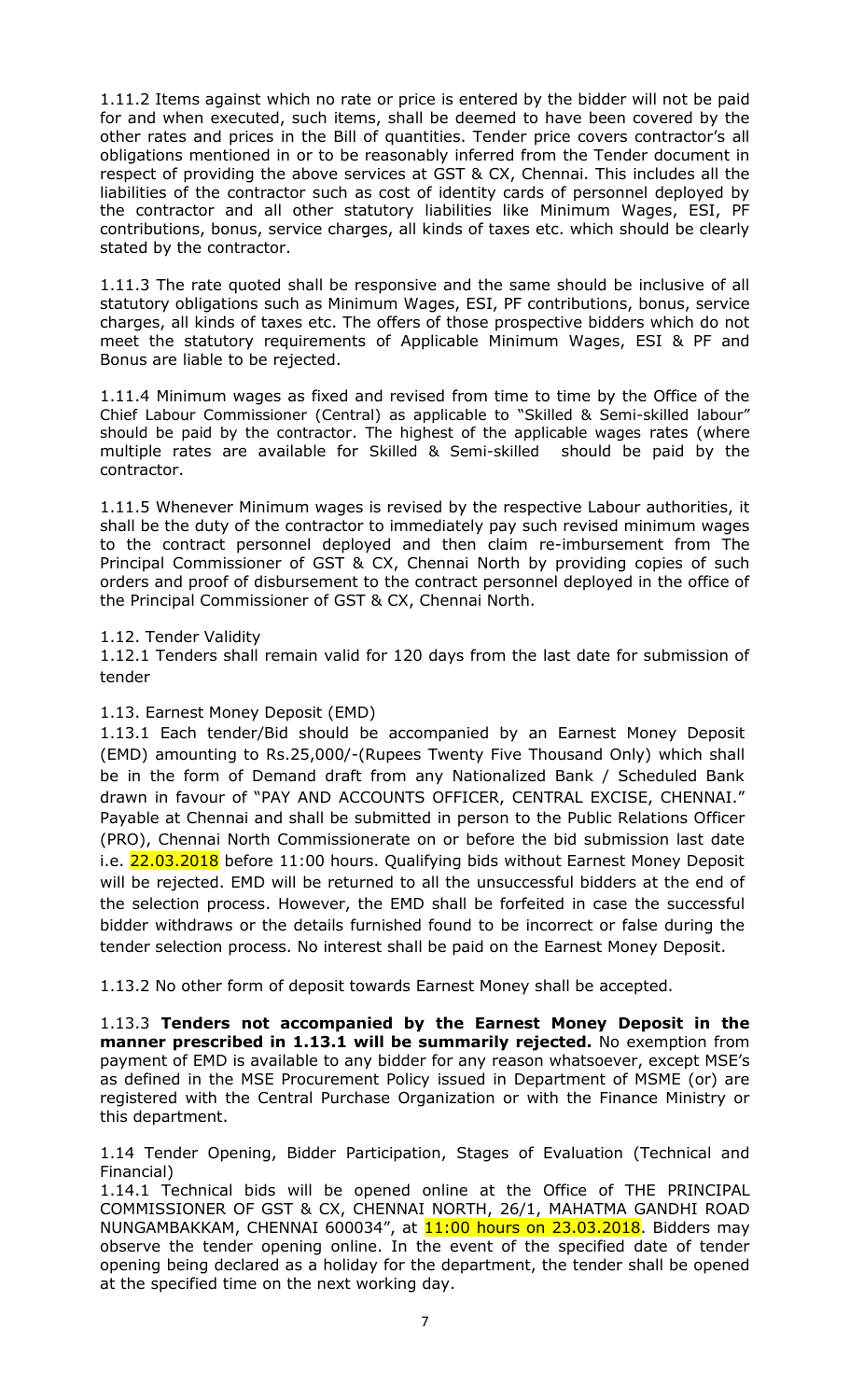1.14.2 The information furnished by the bidder in Cover - I in the prescribed format supplied by this department will form the basis for the evaluation. In exceptional cases The Principal Commissioner of GST & CX or his representative reserves the right to obtain the clarifications from any of the bidder without vitiating the tendering process. If, in the opinion of the Principal Commissioner of GST & CX, information and documents supplied in support of the tender do not indicate meeting the requirements of the tender specifications, the tender may be determined as non-responsive and may be rejected by the Principal Commissioner of GST & CX. After satisfying that all / or some of the bidder have attained the minimum qualifying criteria as detailed above, a suitable date and time for opening of the Cover II – Finance Bids will be fixed and those bidder(s) who are qualified will be intimated about the opening of Cover - II - Financial Bids. The Cover- II -Financial Bids of the qualified bidders will be decrypted and opened online. The procedures for opening Cover - II will be the same as the procedures outlined in Clause 1.14.1.

1.14.3 After evaluating the financial bids received under Cover II, the bidder who ranked the lowest (L-1) Price will be awarded the work. In case the financial bid of more than one agency is same as L-1, then the Principal Commissioner of GST & CX will be assigning marks to various eligibility parameters such as number of years of relevant experience etc. of such L-1 bidders and work will be awarded to the bidder who score highest marks, among the L-1 bidders.

#### 1.15. Influencing prohibited

Any effort by a bidder to influence the buyer during the processing of tenders or award decision will result in the rejection of his / their bid offered.

1.16. Correction of Errors (in Financial Bid)

The Tenderer shall quote the rates both in figures as well as words. The cost of individual items shall also be worked out and mentioned in the financial bid (both in figures and words). On check if there are differences between the rates quoted by the tenderer in words and in figures or in the amount worked out by him, the following procedure shall be followed:

i) If, in the price structure quoted for the required goods, there is discrepancy between the unit price and total price (which is obtained by multiplying the unit price by the quantity), the unit price shall prevail and the total price corrected accordingly;

ii) If there is an error in a total corresponding to the addition or subtraction of subtotals, the sub-totals shall prevail and the total shall be corrected; and

iii) If there is a discrepancy between words and figures, the amount in words shall prevail;

iv) Such a discrepancy in an offer should be conveyed to the tenderer asking him to respond by a target date and if the tenderer does not agree to Procuring Entity's observation, the tender is liable to be rejected.

1.17. The Principal Commissioner of GST & CX reserves the right to accept any tender and to reject any or all tenders and to annul the tendering process, at any time prior to the award of contract, without thereby incurring any liability to the Affected bidder or bidder or any obligation to inform the affected bidder or bidder of the grounds for the action.

### 1.18. Security Deposit

1.18.1 Within 15 days of the successful bidder's receipt of notification of Award of Contract from the Principal Commissioner of GST & CX, the Bidder shall furnish a Security Deposit at the rate of 10% of the annual contract value in the form of an Bank guarantee from any nationalized bank at Chennai. If the bidder fails to submit the Security deposit to the Principal Commissioner of GST & CX within the stipulated time, the Principal Commissioner of GST & CX shall without prejudice to any other right or remedy, be at liberty to forfeit the Earnest Money deposited by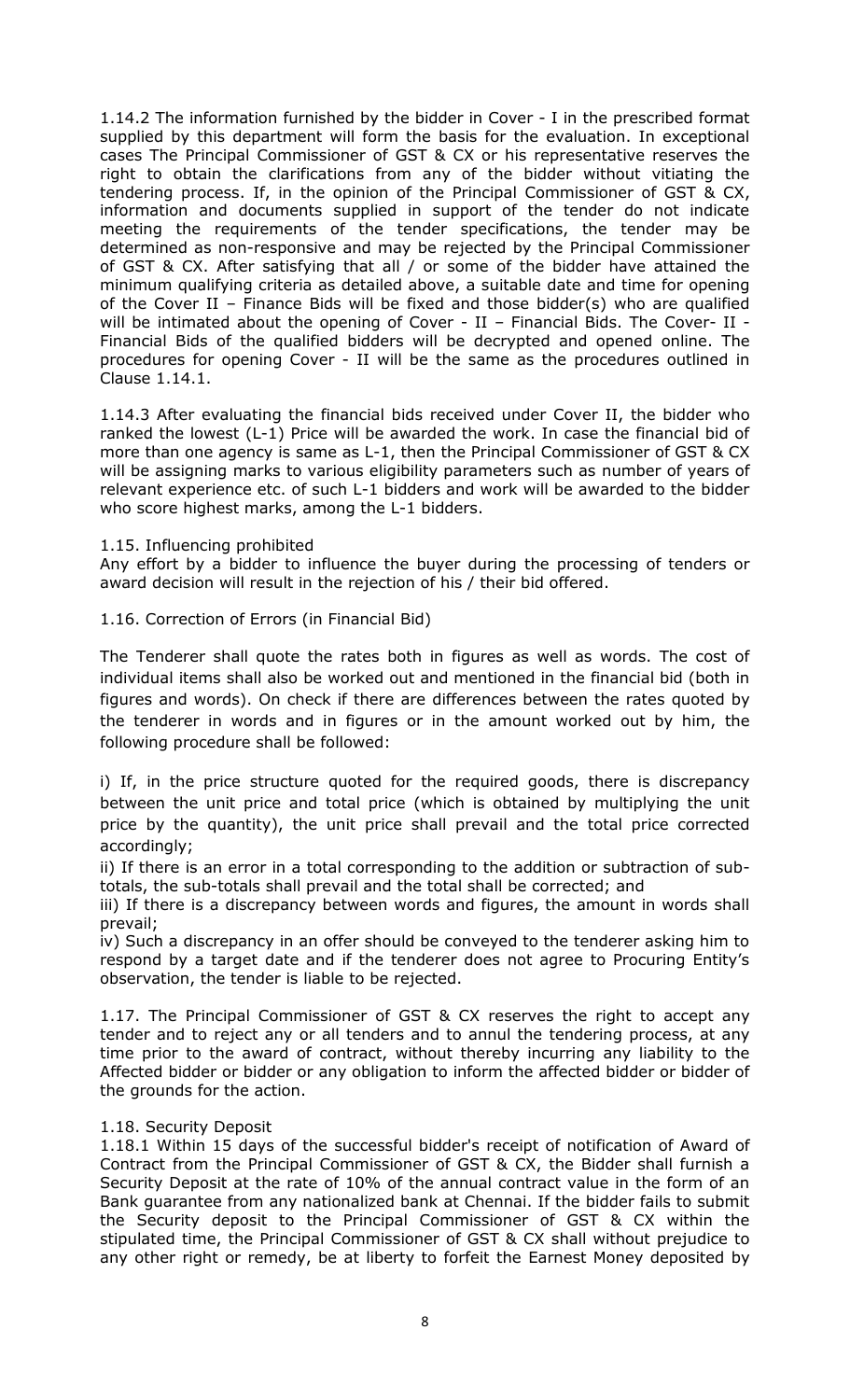such person absolutely or may, at its sole discretion, treat the bidder as having lost his eligibility for the award of the contract.

1.18.2 The Security Deposit will be discharged by the Principal Commissioner of GST & CX and returned to the service provider not later than 90 days following the date of completion of the service providers performance obligations.

1.18.3 The proceeds of the Security Deposit shall be payable to the Principal Commissioner of GST & CX as compensation for any loss(es) incurred by the department resulting from the failure of the Service provider to meet out its obligations under the Contract, as determined by the Principal Commissioner of GST & CX. This shall be in addition to any other action/penalty taken by the Principal Commissioner of GST & CX for delays/default/failure on the part of the Service provider.

1.18.4 No interest will be allowed on the Security Deposit from the date of its receipt until it is refunded.

#### 1.19. Refund of EMD

1.19.1 The EMD will be refunded to all the bidder(s) other than the three lowest technically qualified bidders within one month from the date of opening of Financial bid (Cover - II).

1.19.2 The EMD of the two bidders other than the bidder whose offer is accepted will be refunded within a period of one month after finalization of the award of contract.

1.19.3 The EMD of the successful bidder will be refunded only after the remittance of security deposit in the manner as aforesaid. Till such time, the earnest money shall retain its character, as such, till the successful bidder furnishes the security deposit.

1.19.4. Where a person whose tender has been received on behalf of the Principal Commissioner of GST & CX intimates that they are withdrawing their tender before the validity period or makes any modification in the terms and conditions of the tender which are not acceptable to the Principal Commissioner of GST & CX (or) fail to furnish the security deposit within the prescribed time, the Principal Commissioner of GST & CX shall without prejudice to any other right or remedy, be at liberty to forfeit the Earnest Money deposited by such person absolutely.

1.19.5 No interest will be allowed on the Earnest Money from the date of its receipt until it is refunded.

### 1.20. Commencement of Work:

The work shall be deemed to have been commenced from the date on which the contractor takes over based on Instruction from the Principal Commissioner of GST & CX. The period of contract is from 01.04.2018 to 31.03.2019.

1.21. Contract Agreement

The bidder shall, if his tender is accepted, enter into and execute an agreement in the form prescribed when called upon to do so with such modifications as agreed upon prior to the date of acceptance of the tender and until the formal agreement is prepared and executed, this tender together with the written acceptance shall form a binding contract between the buyer and the contractor. All costs, charges and expenses including stamp duty in connection with the contract as well as preparation and completion of agreement shall be borne by the bidder.

### 1.22. Jurisdiction:

The jurisdiction of all suits/proceedings arising out of this contract, arbitration matters shall be the High Court of Judicature at Chennai.

### **Section – II**

General description of Service and other conditions / Responsibilities of Contractor 2.1 General: Shift, Fitness, Attendance, Amenities, Bio-data & Antecedents:

**2.1.1**. The contractor shall so devise their manpower deployment by giving them compensatory off. No such manpower provided by the contractor shall be on "part time"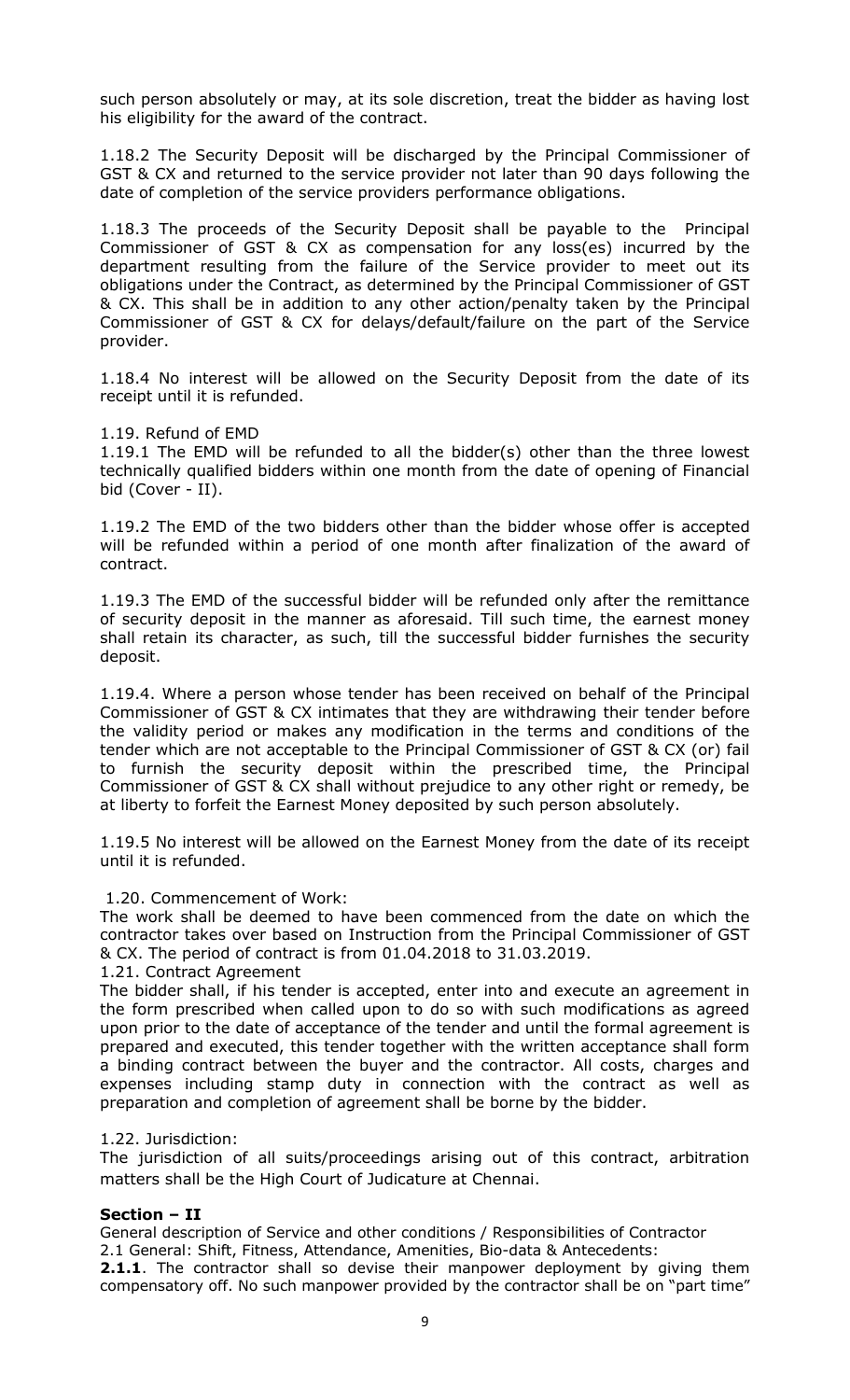basis. The contractor shall deploy sufficient manpower for this purpose. No overtime charges shall be paid separately.

2.1.2 All personnel should be sincere, physically fit, active and energetic and aged between 20-55 years. No Minor Should be engaged.

2.1.3 The Contractor (service provider) should furnish to the department, the bio-data with photograph of the personnel to be posted in the office of the Principal Commissioner of GST & CX before posting them and intimate the PRO, Chennai North Commissionerate of any changes thereof within 24-hours of the same. The Principal Commissioner of GST & CX reserves the right to reject any person posted in this office without assigning any reason.

2.1.4 The antecedents of staff deployed shall be got verified by the service provider from local police authority and shall be submitted to the PRO, Chennai North Commissionerate, within 15 days from the date of commencement of work.

2.2 Statutory / Labour Legislations / Labour welfare Obligations:

2.2.1 The Contractor shall be responsible for any accident, damage or injury caused to any of his employees or property or any person or property in course of the Service and death while on service and shall not hold The Principal Commissioner of GST & CX responsible in respect of any claim made by any person for any reason whatsoever. The service provider shall be solely responsible for reporting to The Principal Commissioner of GST & CX and concerned authorities immediately of any serious or fatal accident.

2.2.2 The personnel provided shall be the employees of the Contractor and all statutory liabilities such as ESI, PF, bonus, Workmen's Compensation Act, etc. will be paid/complied with by the contractor. The list of staff going to be deployed shall be made available to The Principal Commissioner of GST & CX and if any change is required on part of the Department, fresh list of staff shall be made available by the agency after each and every change.

2. 2.3 The Statutory compliances including those pertaining to Provident Fund Act, Employees State Insurance Act, and Minimum Wages Act (Contract Labour (Regulation & Abolition Act 1970), Payment of Bonus Act and all other labour and other legislations as applicable from time to time, with regard to the personnel engaged by the contractor (service provider) for service toThe Principal Commissioner of GST & CX, are the responsibility of the contractor.

2.2.4 It will be the responsibility of the contractor to provide details of manpower deployed by him, in the office of The Principal Commissioner of GST & CX, to the Labour department (Central).

2.2.5 The Principal Commissioner of GST & CX shall not bear any damage / claim of any nature of the Garden and lawn Maintenance Services in discharge of duties. The Service Provider, also called as "Contractor", shall indemnify The Principal Commissioner of GST & CX for any loss suffered by the office of The Principal Commissioner of GST & CX in this regard.

2.2.6 The wages (per month) quoted by the bidder should not be less than Minimum Wages as referred in clause 1.11.4, as applicable as on the date of Issue of this Tender. ESI, PF and Bonus should not be less than the statutory provisions / Act. If the amount/rates quoted are less than the prescribed minimum as stated above, then the bid will be disqualified and rejected.

If there is revision in the Minimum Wages prescribed by the Office of the Chief Labour Commissioner (Central) as applicable to "Skilled", "Semi-skilled" labour" manpower under Minimum Wages Act, during the currency of the contract, then:

(i) If the revised minimum wages rates are less than the quoted rates, then rates quoted by the bidder will not be enhanced.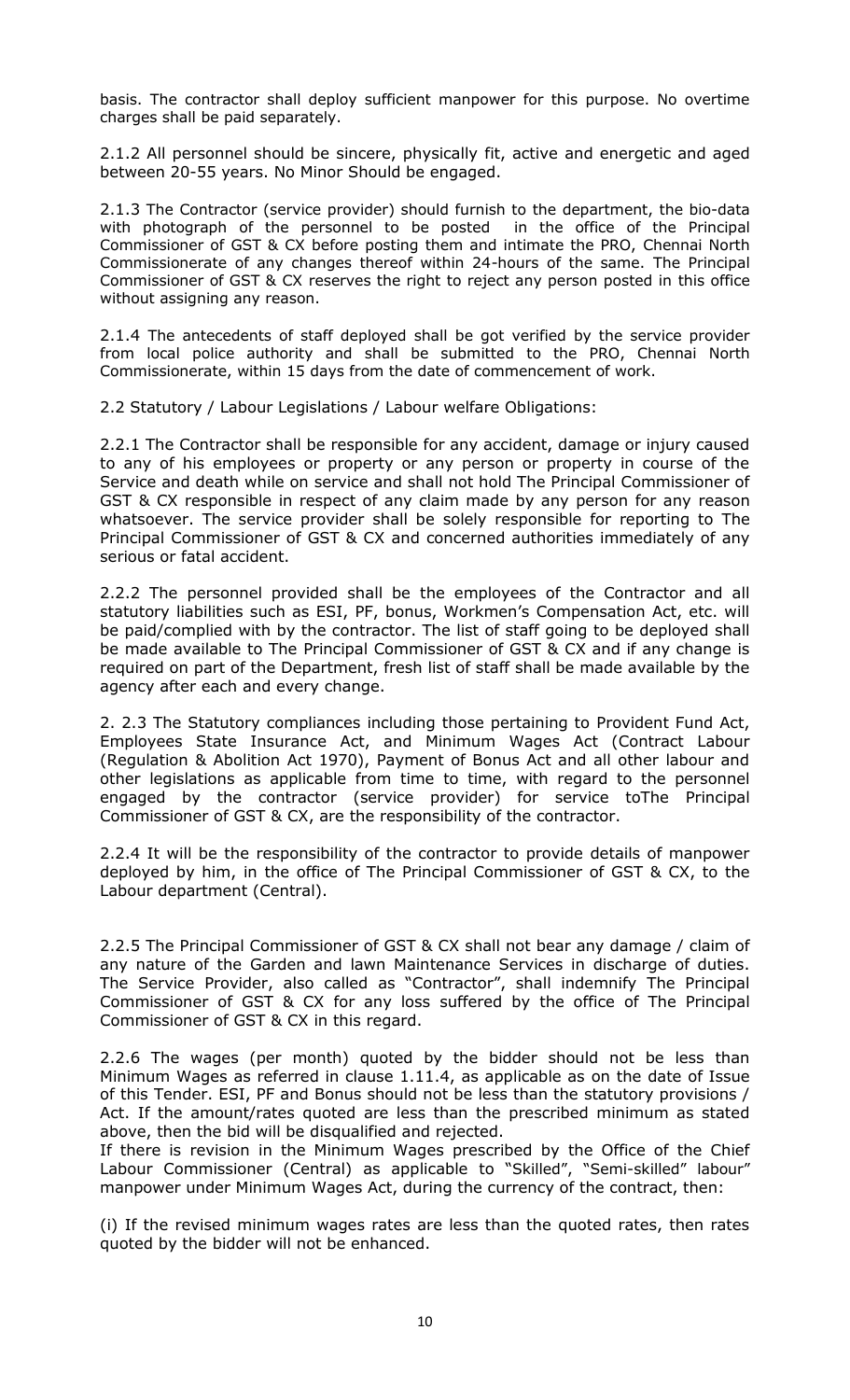(ii) If the revised minimum wages rates are more than the rates quoted by the bidder, then revised minimum wages rates will be considered for reimbursement.

2.2.7 As far as EPF is concerned, it shall be the duty of the Contractor to get PF code number allotted by the Regional Provident Fund Commissioner (RPFC for short) for each personnel, against which the PF subscription, deducted from the payment of the personnel engaged and equal employer's (contractor's)amount of contribution should be deposited with the respective PF authorities within 7 days of close of every month, giving particulars of the employees engaged for The Principal Commissioner of GST & CX works, and the same is required to be submitted to The Principal Commissioner of GST & CX every month. In any eventuality, if the contractor failed to remit employee/employer's contribution towards PF subscription etc. within the stipulated timeThe Principal Commissioner of GST & CX is entitled to recover the equal amount from any money due or accrue to the Contractor under this agreement.

2.2.8 The administrative issues like leave, weekly off, discipline etc. of the Garden and lawn Maintenance Staff are the responsibility of the contractor.

### 2.3. Duties:

**2.3.1** Contractor and its staff shall take proper and reasonable precautions to preserve from loss, destruction, waste or misuse of the areas of responsibility given to them by the department and shall not knowingly lend to any person or company any of the effects of The Principal Commissioner of GST & CX, under its control.

2.3.2 The contractor shall do and perform all such services, acts, matters and things connected with the administration, supervision and conduct of the arrangements as per the direction enumerated herein and in accordance with such directions, which The Principal Commissioner of GST & CX may issue from time to time and which have been mutually agreed upon between the two parties.

**2.3.4** Sub-contracting of the work of any sort will not be allowed.

**2.3.5** The staff deployed by the contractor shall not accept any gratitude or reward in any shape.

#### **2.4** *PAYMENT*

2.4.1 Payment of bills will be made to the contractor on a monthly basis based on actual services rendered in the previous month. No Advance Payment will be made. The contractor has to submit invoices/bills on the 1st of the following month for the services rendered in the preceding month along with ESI/PF/Service Tax challans, as applicable, pertaining to that month. The Principal Commissioner of GST & CX, would make the payment within 20 days of submission of bills with all the supporting documents and submission of necessary clarification, if there were any queries communicated by The Principal Commissioner of GST & CX, to the satisfaction of The Principal Commissioner of GST & CX. No Interest is payable by The Principal Commissioner of GST & CX in case of any unavoidable delay in settling the bills, though the department would endeavour to settle within 20 days. No other claim on whatever account shall be entertained by The Principal Commissioner of GST & CX. TDS at the rates applicable shall be deducted U/S194 (c) of Income Tax Act 1961 on the whole amount.

#### **2.5.** Penalty:

**2.5.1** In case any of contractor's personnel(s) deployed under the contract is (are) absent or fails to report in time and contractor is unable to provide suitable substitute in time, a penalty equal to double the wages of Garden and lawn Maintenance Staff absent on that particular day may be levied by The Principal Commissioner of GST & CX and the same shall be deducted from the contractor's bills.

| S. No. | <b>Nature of Lapse</b>                                  | Penalty (Rs.)   |
|--------|---------------------------------------------------------|-----------------|
|        | Non submission of Monthly Report by Horticulture expert | Rs.500/Instance |
|        | Garden not watered properly                             | Rs.500/Instance |
|        | Garden/Lawn not cleaned of dry leaves                   | Rs.500/Instance |

**2.5.2** In case any public complaint is received attributable to misconduct/misbehavior of contractor's personnel, a penalty or Rs.500/- for each such incident shall be levied and the same shall be deducted from contractor's bill. Further the concerned contractor's personnel shall be removed from the office of The Principal Commissioner of GST & CX immediately.

**2.5.3** In case the contractor fails to commence the work as stipulated in the agreement or unsatisfactory performance or does not meet the statutory requirements of the contract, The Principal Commissioner of GST & CX reserves the right to impose the penalty as detailed below:-

i) 0.5% of cost of order/agreement per week, up to four weeks of delay.

ii) After four weeks delay, The Principal Commissioner of GST & CX reserves the right to cancel the contract and withhold the agreement and get this work carried out preferably from other contractor(s). The difference if any may be recovered from the defaulting contractor and also the defaulting contractor shall be black listed for a period of 4 years from participating in such type of tender and his earnest money/security deposit may also be forfeited, if so warranted.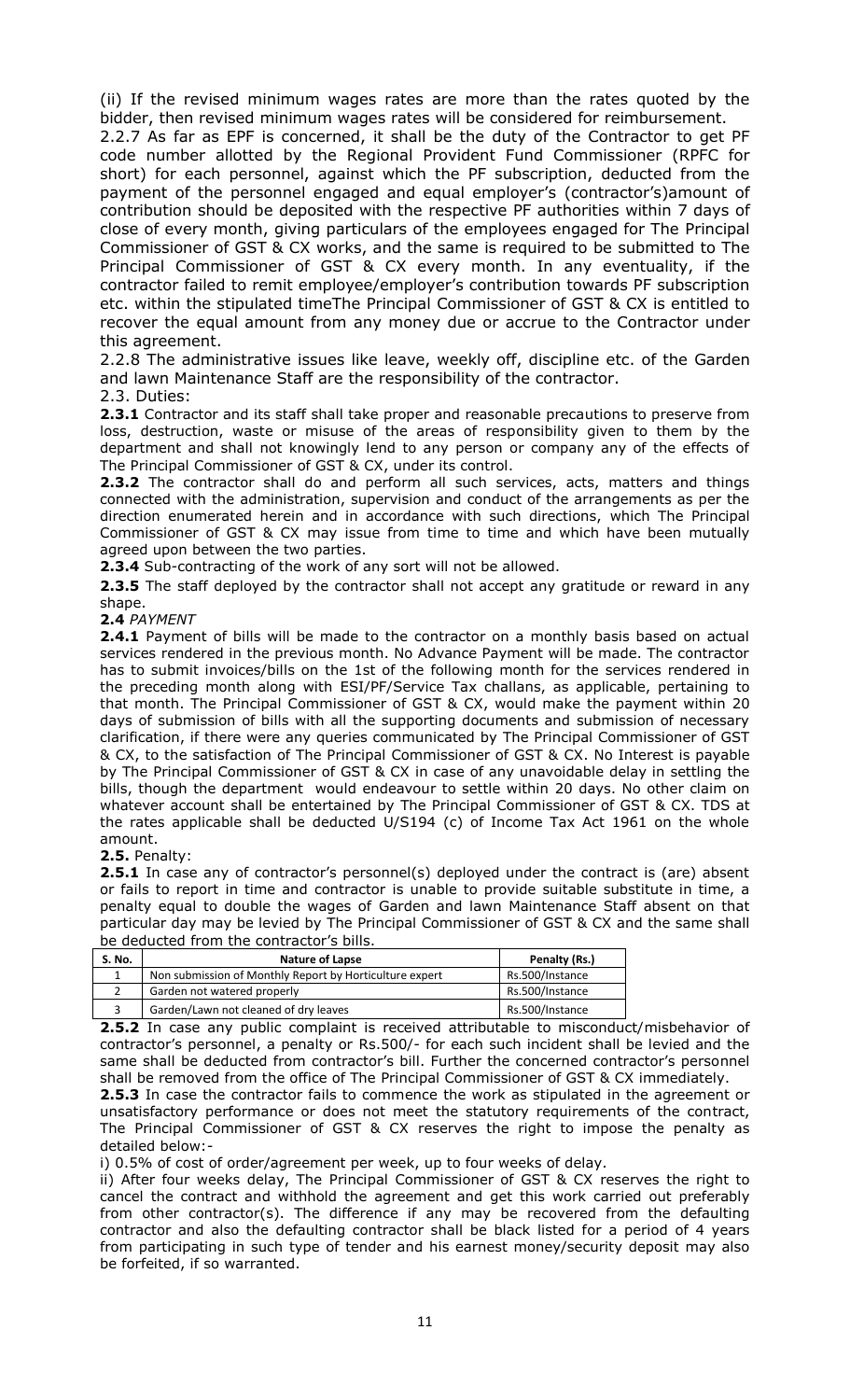**2.5.4** The personnel engaged by the contractor shall be dressed in neat and proper uniform, failing which invites a penalty of Rs.500/ each occasion and habitual offenders in this regard shall be removed by the contractor. The penalty on this account shall be deducted from the Contractor's bills.

**2.5.5** The personnel engaged have to be extremely courteous with very pleasant mannerism in dealing with the Officers / Staff etc. and should project an image of utmost discipline. The Principal Commissioner of GST & CX shall have the right to have any Garden and lawn Maintenance Staff removed in case of tenable complaints from Officer /Staff or as decided by representative of The Principal Commissioner of GST & CX, if the person is not performing the job satisfactorily or is considered

to be undesirable or for any other reason deemed fit by The Principal Commissioner of GST & CX. The contractor shall have to arrange the suitable replacement in all such cases within 24 hours of intimation by this department, failing it may be treated as absent and consequent penalty as specified elsewhere in the document or any other penalty as deemed fit and reasonable by The Principal Commissioner of GST & CX, will be imposed.

2.5.6 That in the event of any loss, theft or robbery inside the office of The Principal Commissioner of GST & CX or damage occasioned to the Department, as a result of any lapse on the part of the contractor or its personnel deployed in the office of the Principal Commissioner of GST & CX, which would be established after an enquiry conducted by The Principal Commissioner of GST & CX, the said loss can be claimed from the contractor up to the value of the loss. The decision of The Principal Commissioner of GST & CX will be final and binding on the contractor.

2.5.7 In case of breach of any terms and conditions attached to this contract, the Performance Security Deposit of the agency will be liable to be forfeited to The Principal Commissioner of GST & CX besides annulment of the contract. If any of the above condition is violated, The Principal Commissioner of GST & CX has the right to impose any penalty as decided by The Principal Commissioner of GST & CX.

2.5.8 The contractor shall ensure that its personnel shall not at any time, without the consent of The Principal Commissioner of GST & CX in writing, divulge or make known any matter or transaction undertaken or handled by the

Department and shall not disclose to any third part any information about the affairs of the office of The Principal Commissioner of GST & CX. This clause does not apply to the information, which becomes public knowledge.

2.6. Any liability arising out of any litigation (including those in consumer courts) due to any act of contractor's personnel shall be directly borne by the contractor including all expenses/fines.

2.7. Termination:

The contract may be terminated with a 15 days' notice, before the expiry of contract period owing to deficiency in service or any other reason whatsoever by the Pr. Commissioner of GST & CX, Chennai North Commissionerate. The contractor is to give 90 days' notice in case he wants to withdraw, in which case Security Deposit /EMD will be forfeited. **Section III**

3. Qualification and responsibilities of Caretaking, Catering and Maintenance Staff **Submission of Tender**

- **i.** Th**e tender shall be submitted online in Two parts, viz., technical bid and Financial bid.**
- ii. All the pages of bid being submitted must be signed and sequentially numbered by the bidder irrespective of nature of content of the documents before uploading.
- iii. The offers submitted by Telegram/Fax/email shall not be considered. No correspondence will be entertained in this matter.
- iv. This office reserves the rights to seek any document in original as specified in the technical bid for verification at any stage of tender process.
- v. After evaluation of bid, all bidders will get the information regarding their eligibility/ pre-qualification on website. Thereafter, a system generated e-mail confirmation will be sent to all successful bidders. The bidders can check the same from the portal.
- vi. The Financial bid of the successful bidders (i.e. qualified in Technical bid) will be decrypted and opened on-line, on the scheduled date after the prescheduled time by the bid openers. The bidder will get information regarding the status of their financial bid and ranking of bidder on website.

 Sd/- (RAJEEV KUMAR) ADDITIONAL COMMISSIONER CHENNAI NORTH COMMISSIONERATE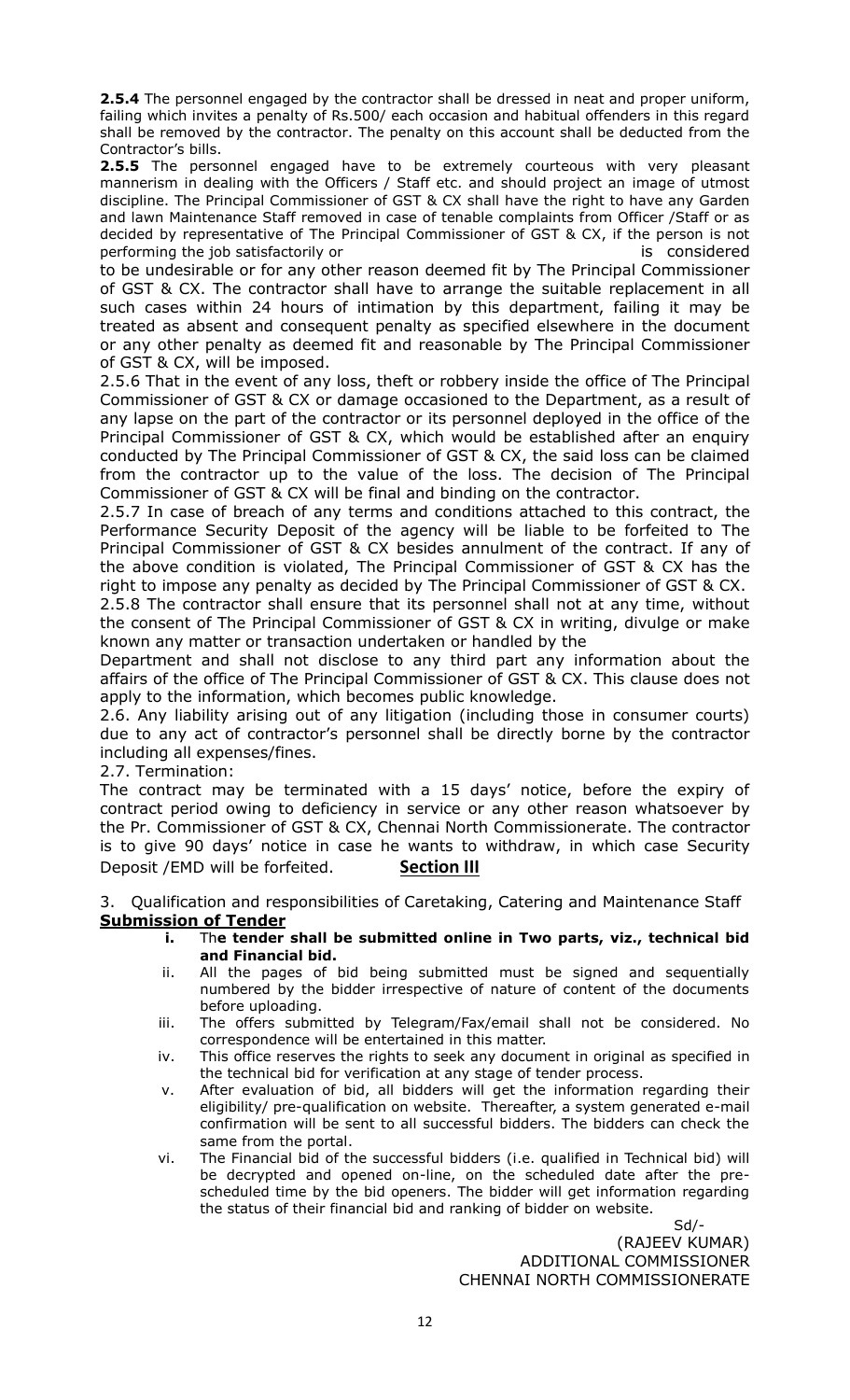## **OFFER LETTER - Annexure II**

(On letter pad)

To

The Principal Commissioner of GST & CX, Chennai North Commissionerate, 26/1 Mahatma Gandhi Road, Nungambakkam, Chennai – 600 034.

Sir,

### **Sub: PROVIDING GARDEN AND LAWN MAINTENANCE SERVICES ON CONTRACT BASIS FOR CHENNAI NORTH COMMISSIONERATE, CHENNAI .**

**Ref. No.:** C.No.IV/16/10/2018-PRO.

 **\*\*\*\*\*\*\*\***

With reference to your Tender Notice calling for offers for providing "GARDEN AND LAWN MAINTENANCE SERVICES" on contract basis at the office of the Principal Commissioner of GST & CX, 26/1 Mahatma Gandhi Road, Chennai 34, I/We hereby submit my/our offer as follows:-

a) Technical Bid: Annexures - I, II, IIIA, IIIB, IV, VI, and Annexure - VIII along with EMD Of Rs.25,000/- by DD No. dt. On & other supporting documents Page No……to ……) (Cover - I)

b) Financial Bid: Annexure-V, VII & BoQ (cover - II)

2. I hereby undertake to abide by various terms and conditions contained in the tender document.

3. I also certify that the details furnished in the bids, various enclosures and other documents are true and correct.

Date:  $\blacksquare$ 

Signature and stamp of the Owner/ bidder/ authorized Signatory with complete Name, Address, Contact No. (s), including Mobile No.(s).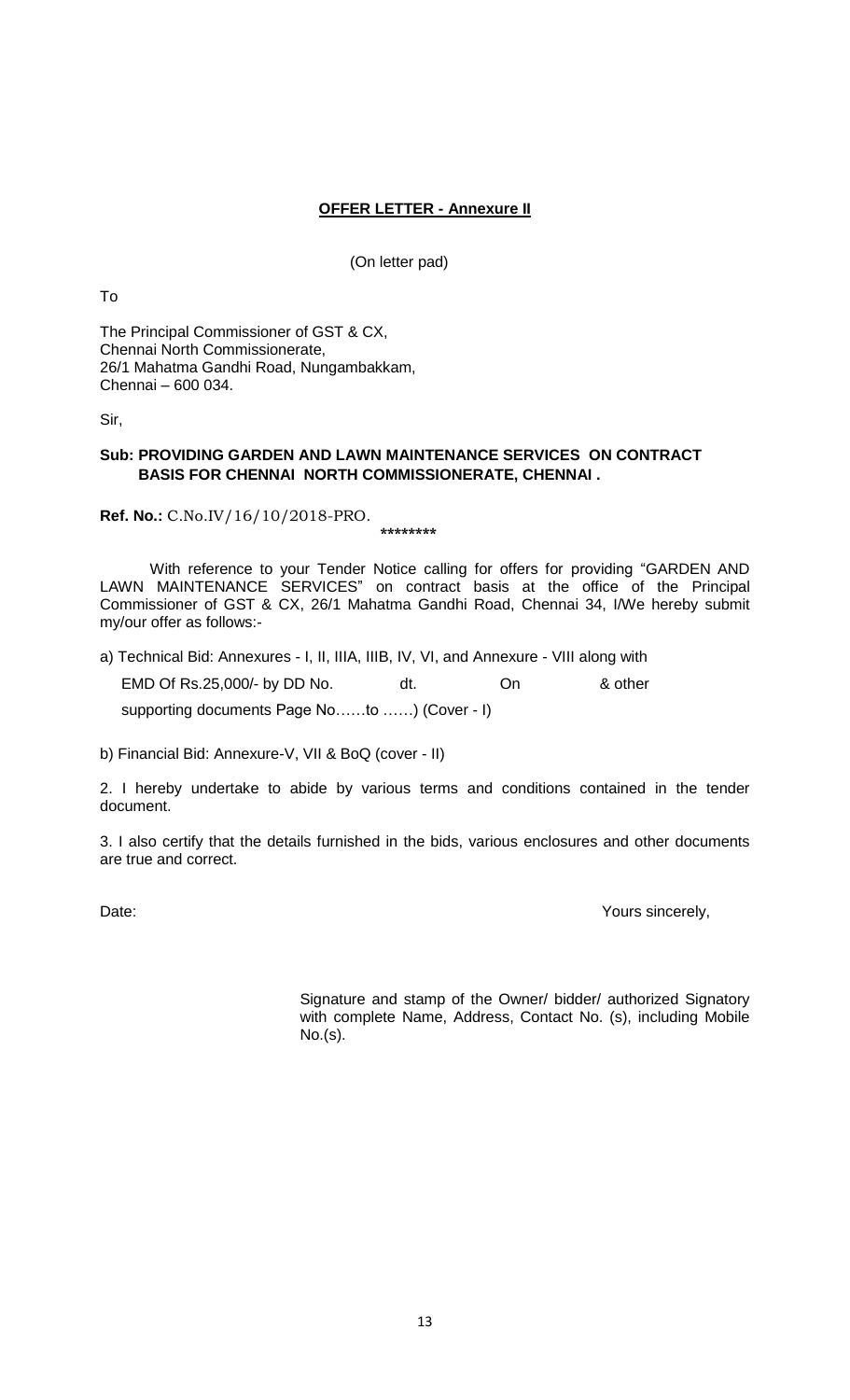#### **ANNEXURE – III A TECHNICAL BID TENDER FORM FOR PROVIDING "GARDEN AND LAWN MAINTENANCE SERVICES" FOR CHENNAI NORTH COMMISSIONERATE, CHENNAI**

| 1.  | Name of the Registered Firm/ Company                                                                                           |  |
|-----|--------------------------------------------------------------------------------------------------------------------------------|--|
| 2.  | Address of the company (with Tel. No., Fax &<br>E-mail)                                                                        |  |
| 3.  | Status of Ownership (Proprietory /<br>Partnership/ Company - upload proof)                                                     |  |
| 4.  | Name & Address of the Partners/ Directors<br>(with Mobile No.)                                                                 |  |
| 5.  | Contact Person (s) (with mobile number)                                                                                        |  |
| 6.  | Date of establishment of the firm/company                                                                                      |  |
| 7.  | Experience Certificate for providing similar<br>services as in 1.2.1. (upload proof)                                           |  |
| 8.  | PAN No. (upload copy) as in 1.2.2                                                                                              |  |
| 9.  | Copies of Income Tax Returns filed for<br>The assessment years :<br>2016-17 & 2017-18:<br>(upload document copies) as in 1.2.2 |  |
| 10. | GST Registration No. (if applicable) (upload<br>document copies as in 1.2.5)                                                   |  |
| 11. | Details of Registration with PF and ESI<br>authorities (upload copies of Registration) as<br>in 1.2.4.                         |  |
| 12. | Details of EMD as in 1.13.                                                                                                     |  |
| 13. | Declaration as in 1.2.3.                                                                                                       |  |

# **ANNEXURE-III B**

|      | <b>MINIMUM WAGE DETAILS FOR:</b>                                                                                                                                                                                                                    |                           |
|------|-----------------------------------------------------------------------------------------------------------------------------------------------------------------------------------------------------------------------------------------------------|---------------------------|
| S.No | <b>Particulars</b>                                                                                                                                                                                                                                  | <b>GARDENER</b>           |
|      |                                                                                                                                                                                                                                                     | Amount (Rs.)<br>per month |
|      | Cost of providing services of One Skilled<br>Gardener, for 30 days (as fixed by the Dy. Chief<br>Labour Commissioner (Central) including all<br>statutory payments such as ESI/EPF and<br>minimum bonus excluding contractor's service<br>charges). |                           |

# **DECLARATION**

I/ we hereby certify that the information furnished above is full and correct to the best of my/ our knowledge. I/ we understand that in case any deviation is found in the above statement at any stage, the company/firm will be blacklisted and will not have any dealing with the Department in future.

> Signature and stamp of the Owner/ bidder/ authorized Signatory with complete Name, Address, Contact No. (s), including Mobile No.(s).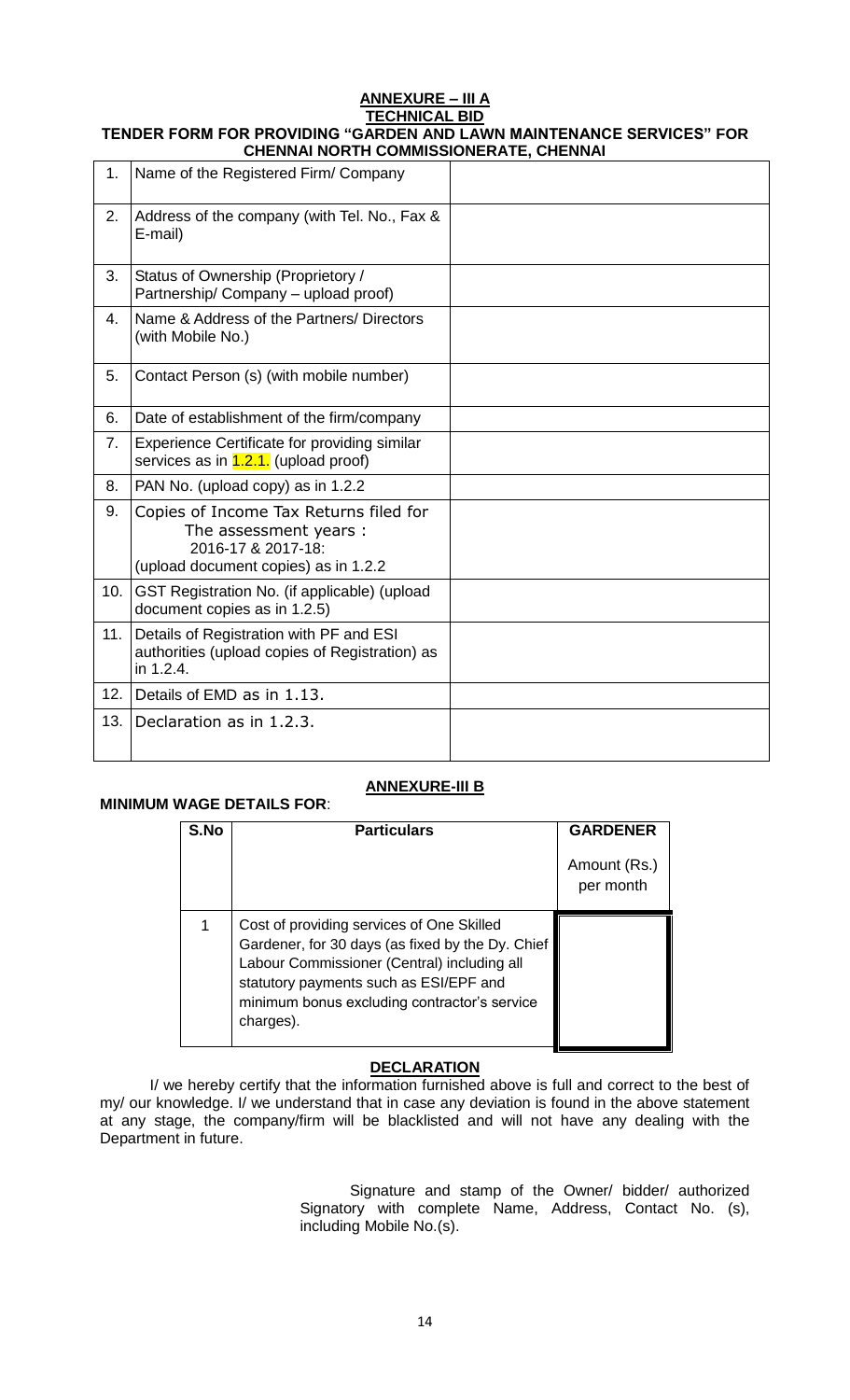# **OFFICE OF THE PRINCIPAL COMMISSIONER OF GST & CX, CHENNAI**

# **BIDDER UNDERTAKING**

1.General Description

"Tender for Providing Garden and Lawn Maintenance Services at Nungambakkam Guest House on contract basis in the office of The Principal Commissioner of GST & CX at Chennai".

- 2. Earnest Money Rs 25,000/-
- 3. Security Deposit

10% of the accepted annual contract value in the form as specified in clause – 1.18 of section -I

4. Period of Contract:

The Contract period is from 01.04.2018 to 31.03.2019.

5. Delay in commencement of Service and forfeiture of Earnest Money Deposit & Undertakings by the Bidder

a) Should this tender be accepted in whole or in Part, I / we here agree:

to terms and abide and fulfill all conditions annexed hereto and all the terms and provisions contained in notice inviting tenders so far as applicable and/or in default thereof to forfeit and to pay the Principal Commissioner of GST & CX or his successors in office, the sum of money mentioned in the conditions. A sum of Rs.25,000/- is hereby forwarded in Demand draft as Earnest Money. If I / we fail to commence the Service Specified in the above memorandum / we agree that the said the Principal Commissioner of GST & CX or his successors in office shall, without prejudice to the Principal Commissioner of GST & CX any other right or remedy, be at liberty to forfeit the said Earnest Money absolutely.

b) To execute all the Services referred to there in the tender documents upon the terms and conditions contained or referred to therein and carryout such deviations as may be ordered by the Principal Commissioner of GST & CX.

c) I/We hereby agree to abide by all terms and conditions laid down in tender Document.

d) This is to certify that I/We before signing this bid have read and fully understood all the terms and conditions and instructions contained therein and undertake myself/ourselves abide by the said terms and conditions.

6. I/We abide by the provisions of Minimum Wages Act, Contract Labour Act and other statutory provisions like Provident Fund Act, ESI Bonus, Gratuity, Leave, Relieving Charges, Uniform and Allowance thereof and any other Charges applicable from time to time. I/We will pay the wages to the Personnel deployed as per Minimum Wages Act as amended by the Government from time to time and shall be fully & solely responsible for any violation.

> Signature and stamp of the Owner/ bidder/ authorized Signatory with complete Name, Address, Contact No. (s), including Mobile No.(s).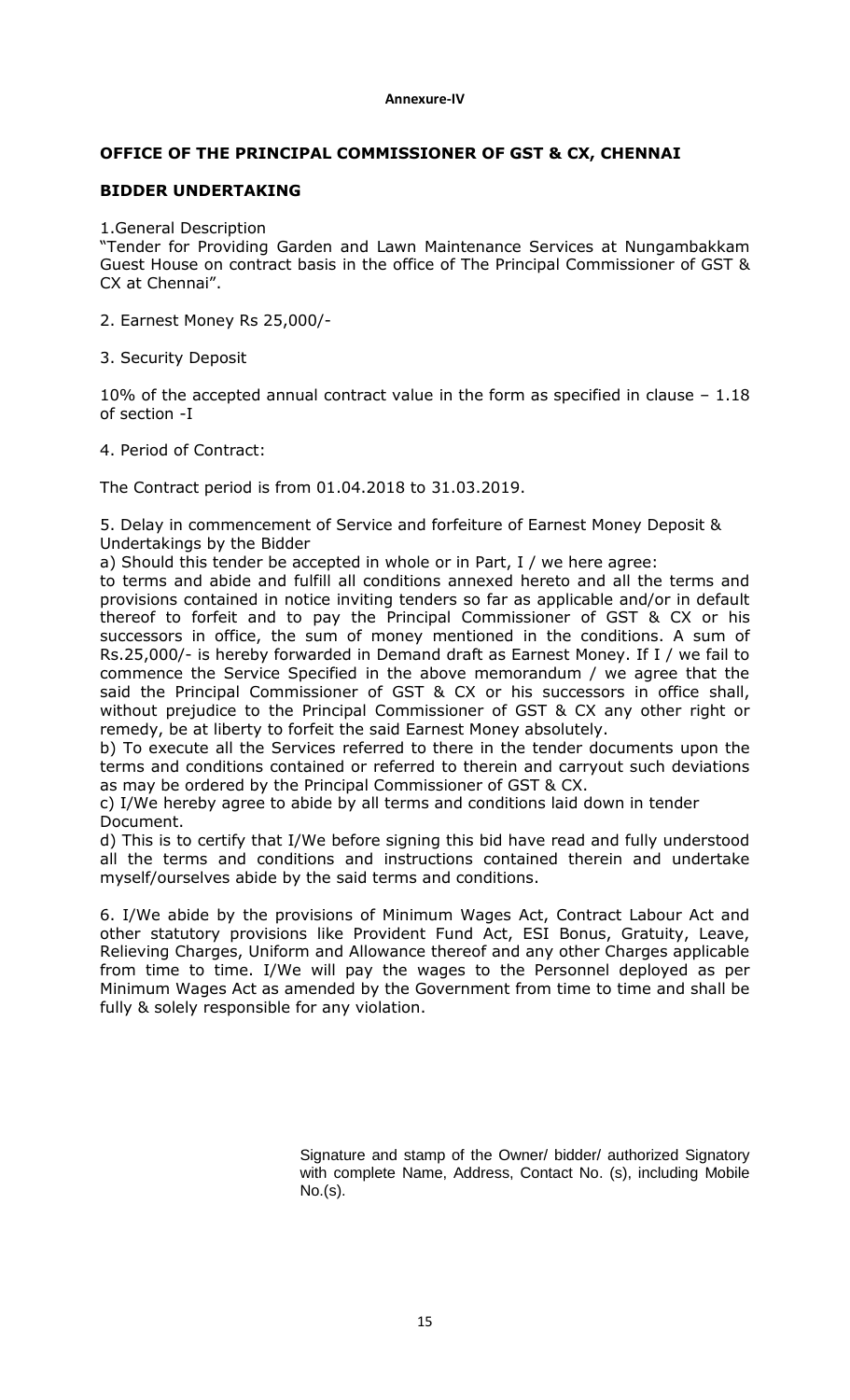# **ANNEXURE – V**

## **FINANCIAL BID**

#### **TENDER FOR PROVIDING "GARDEN AND LAWN MAINTENANCE SERVICES" IN THE OFFICE OF THE PRINCIPAL COMMISSIONER OF GST & CX, CHENNAI NORTH COMMISSIONERATE, CHENNAI**

1. Name of the Registered Firm/ Company :

2. Address (with Tel. No. & Fax No.) :

3. PAN No. :

4. Name & Address of the proprietor,

Partners/ Directors (with Mobile Number) :

| S.<br><b>No</b> | <b>Particulars</b>                                                                                                         | <b>Unit</b>   | *Rate (in<br><b>Rs.)</b> | Amount<br>(Rs.) | <b>Amount in</b><br>words<br>(Rupees) |
|-----------------|----------------------------------------------------------------------------------------------------------------------------|---------------|--------------------------|-----------------|---------------------------------------|
| 1               | Cost of providing services of<br>Garden/Landscape maintenance<br>(including hedge plants and trees) for<br>30/31 days. *** | 2400<br>Sq.Ft |                          |                 |                                       |
| $\overline{2}$  | Cost of providing maintenance of<br>Potted Indoor/Outdoor plants for 30/31<br>***<br>days.                                 | 250 Nos.      |                          |                 |                                       |
| 3               | Cost of providing fertilizers, pesticides,<br>manure, garden tools and machinery<br>per month. **                          | LS            |                          |                 |                                       |
| 4               | <b>TOTAL</b>                                                                                                               |               |                          |                 |                                       |

(Rupees

**NOTE:-**

#### . **\*Rate quoted is exclusive of GST.**

\*\* Contractor shall produce the material bills along with monthly bill and payment bill be made at actual and it should not be beyond the quoted monthly cost at Serial No.3 above.

\*\*\*Should not be less than the Minimum Wages as fixed by the Dy.Chief Labour Commissioner (Central) including all statutory payment such as ESI/EPF Minimum Bonus.

Date:

Signature and stamp of the Owner/ bidder/ authorized Signatory with complete Name, Address, Contact No.(s), Including Mobile No.(s). (also Indicate the category in which signing, whether on his own behalf of as Power of Attorney/Authorised signatory of the owner)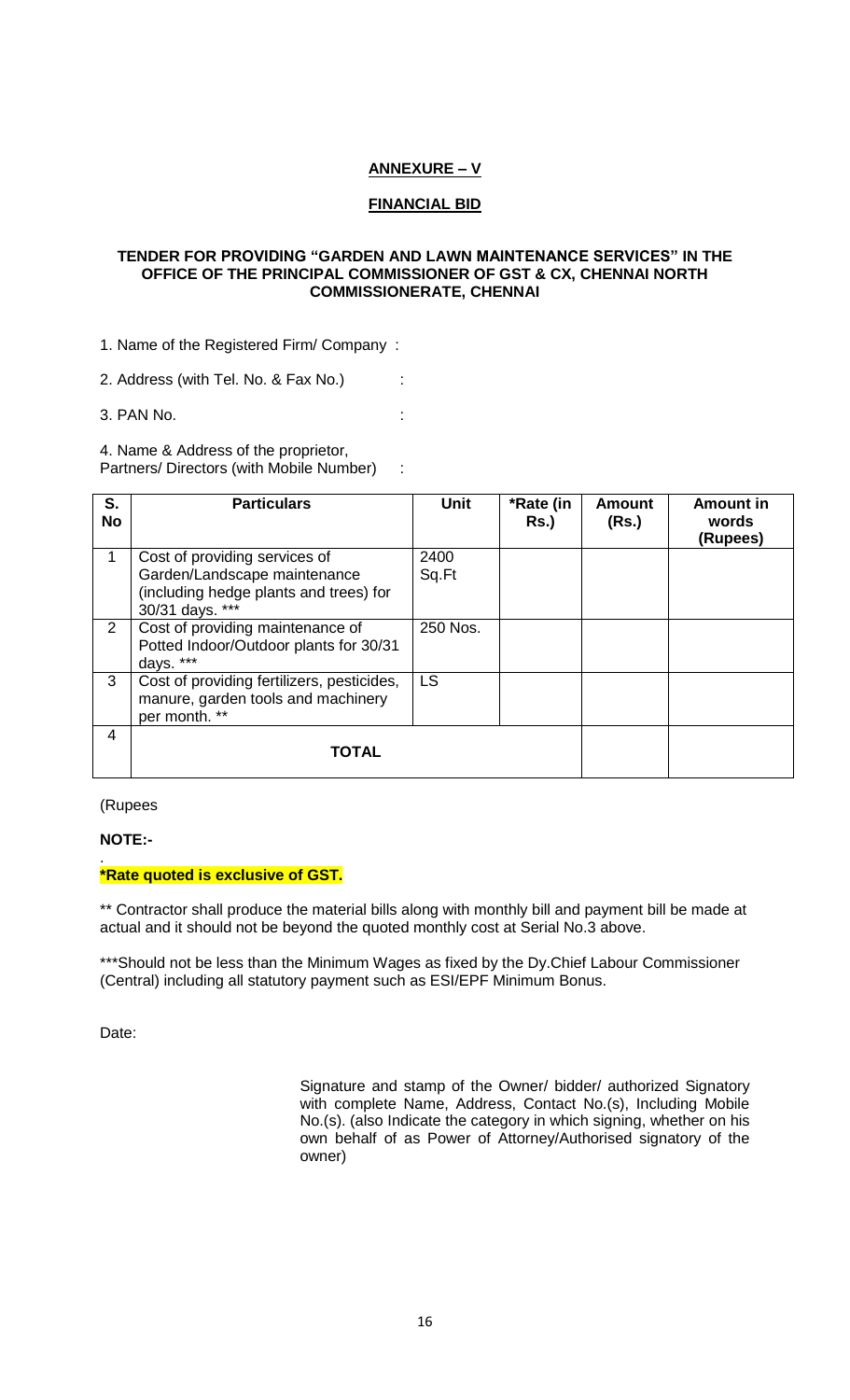# **ANNEXURE-VII**

### **PRICE/ FINANCIAL BID DOCUMENT**

\_\_\_\_\_\_\_\_\_\_\_\_\_\_\_\_\_\_\_\_\_\_

- (a) Price bid undertaking
- (b) Schedule of price bid in the form of BOQ.xls

# **PRICE BID UNDERTAKING**

From: (Full name and address of the Bidder)\_\_\_\_\_\_\_\_\_\_\_\_\_\_\_\_\_\_\_\_\_\_

To,

The Principal Commissioner,

GST & Central Excise,

Chennai North Commissionerate,

Chennai.

Dear Sir/Madam,

I submit the Price Bid for\_\_\_\_\_\_\_\_\_\_\_\_\_\_\_\_\_\_\_\_\_\_\_\_\_\_\_\_\_\_\_\_\_\_\_\_\_\_\_\_\_\_ and related activities as envisaged in the Bid document.

2. I have thoroughly examined and understood all the terms and conditions as contained in the Bid document, and agree to abide by them.

3. I offer to work at the rates as indicated in the price Bid, inclusive of all applicable taxes except GST.

Yours faithfully

Signature of Authorized Representative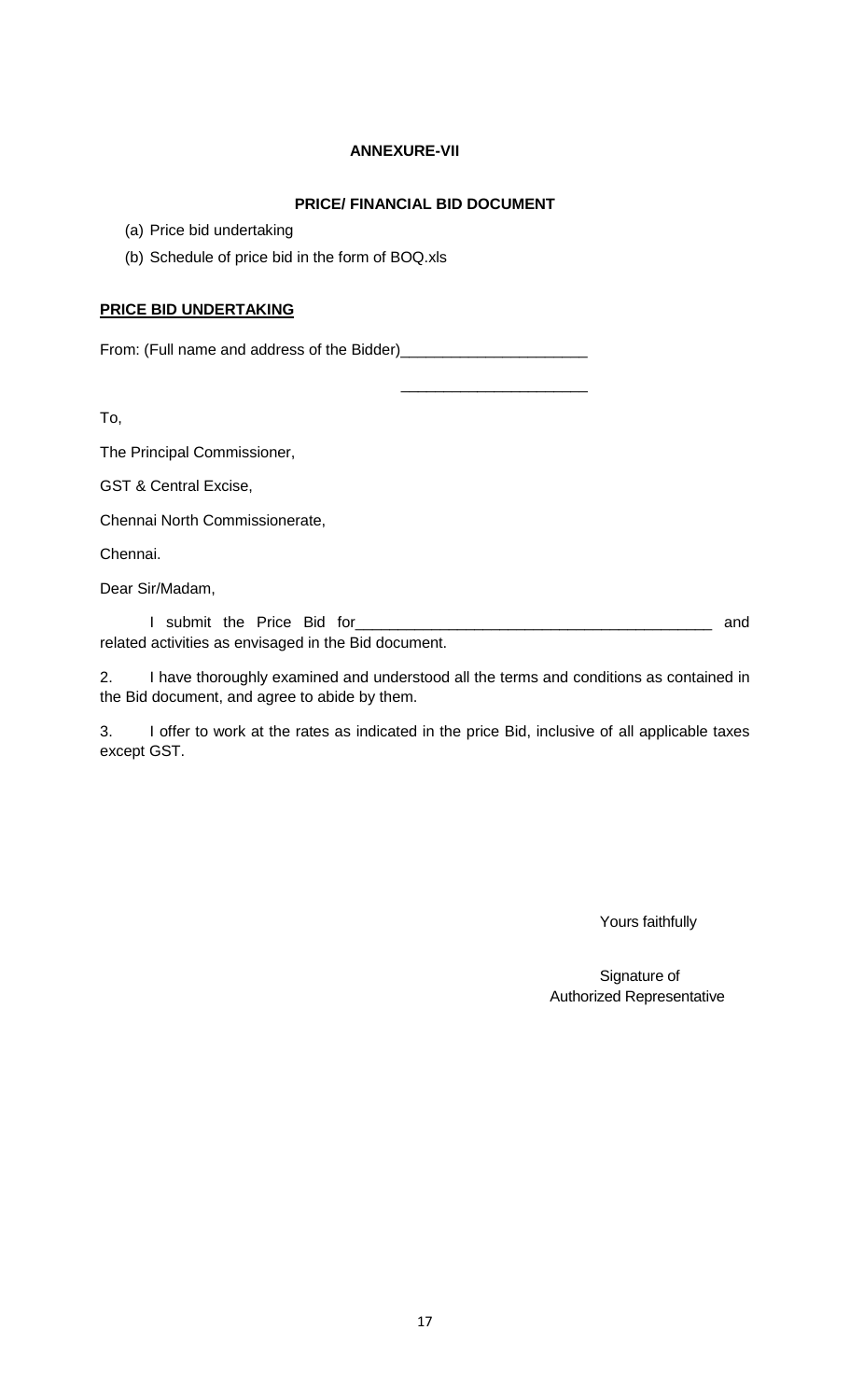# **ANNEXURE -VIII UNDERTAKING BY THE BIDDER**

| I/We | undertake                                                                                                             | that my/our firm M/s |  |  |  |  |
|------|-----------------------------------------------------------------------------------------------------------------------|----------------------|--|--|--|--|
|      | manufactured by the new state of the backlisted by<br>any Govt. Department/Public Sector Undertaking/Autonomous Body. |                      |  |  |  |  |
|      |                                                                                                                       |                      |  |  |  |  |
|      |                                                                                                                       |                      |  |  |  |  |
|      | declaration and execute this tender document.                                                                         |                      |  |  |  |  |

3. I have carefully read and understood all the term and conditions of the tender and undertake to abide by them.

4. The information / documents furnished alongwith the above application are true and correct to the best of my knowledge and belief. I/ We, am/are well aware of the fact that furnishing of any false information / fabricated document would lead to rejection of my tender at any stage besides liabilities towards prosecution under appropriate law.

5. I/We understand that in case any deviation is found in the above statement at any stage, my/our concern/firm/co. shall be blacklisted and shall not have any dealing with the Department in future.

Date: Date: Signature of the authorized Signatory of the firm/ Place: Company/Organization Office Stamp/Seal: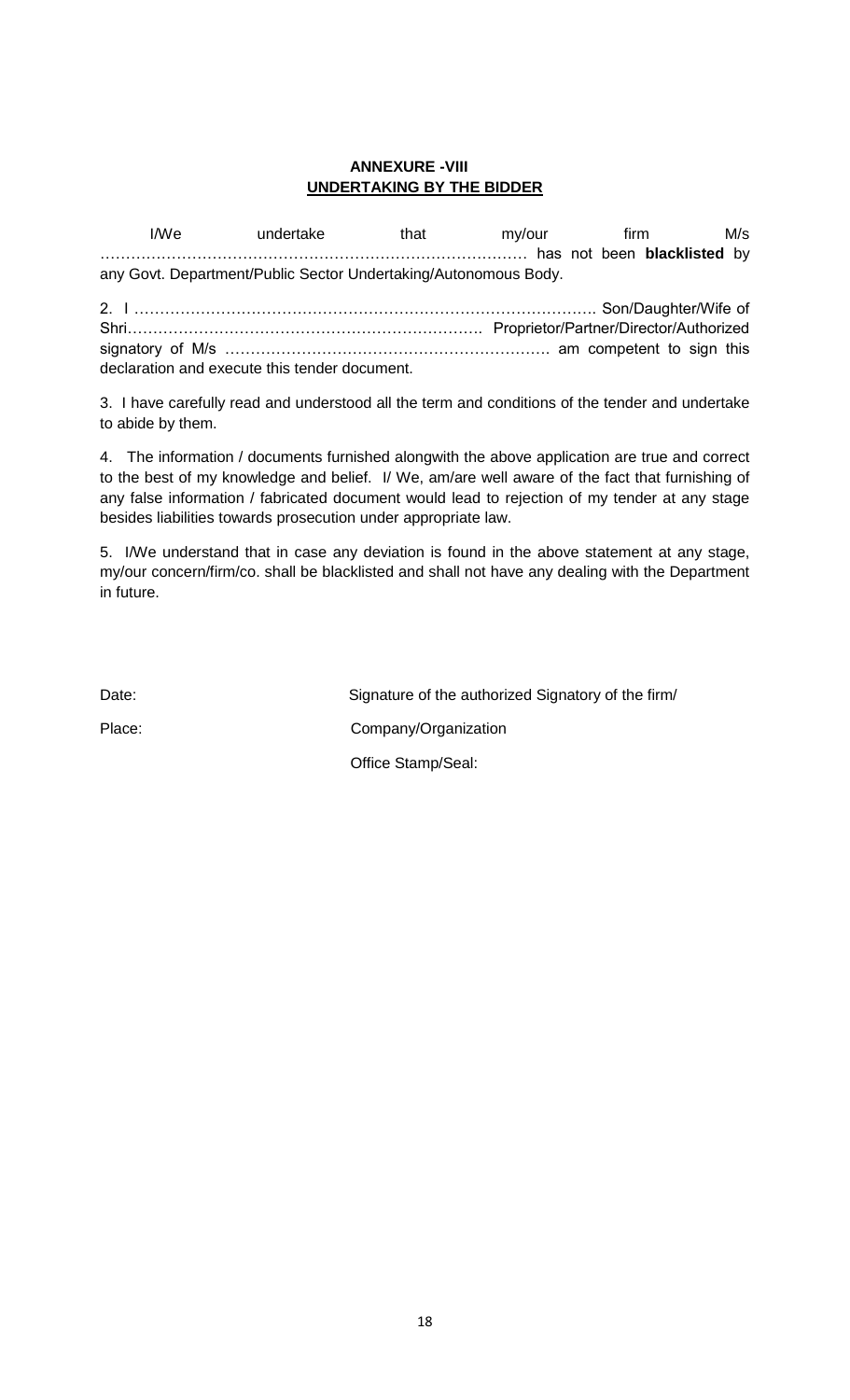# **Annexure-VI**

### **Instructions for Online Bid Submission:**

The bidders are required to submit soft copies of their bids electronically on the CPP Portal, using valid Digital Signature Certificates. The instructions given below are meant to assist the bidders in registering on the CPP Portal, prepare their bids in accordance with the requirements and submitting their bids online on the CPP Portal.

More information useful for submitting online bids on the CPP Portal may be obtained at: <https://eprocure.gov.in/eprocure/app>**.**

#### **REGISTRATION**

- 1) Bidders are required to enroll on the e-Procurement module of the Central Public Procurement Portal (URL: [https://eprocure.gov.in/eprocure/app\)](https://eprocure.gov.in/eprocure/app) by clicking on the link "**Online bidder Enrollment**" on the CPP Portal which is free of charge.
- 2) As part of the enrolment process, the bidders will be required to choose a unique username and assign a password for their accounts.
- 3) Bidders are advised to register their valid email address and mobile numbers as part of the registration process. These would be used for any communication from the CPP Portal.
- 4) Upon enrolment, the bidders will be required to register their valid Digital Signature Certificate (Class II or Class III Certificates with signing key usage) issued by any Certifying Authority recognized by CCA India (e.g. Sify / nCode / eMudhra etc.), with their profile.
- 5) Only one valid DSC should be registered by a bidder. Please note that the bidders are responsible to ensure that they do not lend their DSC"s to others which may lead to misuse.
- 6) Bidder then logs in to the site through the secured log-in by entering their user ID / password and the password of the DSC / e-Token.

#### **SEARCHING FOR TENDER DOCUMENTS**

- 1) There are various search options built in the CPP Portal, to facilitate bidders to search active tenders by several parameters. These parameters could include Tender ID, Organization Name, Location, Date, Value, etc. There is also an option of advanced search for tenders, wherein the bidders may combine a number of search parameters such as Organization Name, Form of Contract, Location, Date, Other keywords etc. to search for a tender published on the CPP Portal.
- 2) Once the bidders have selected the tenders they are interested in, they may download the required documents / tender schedules. These tenders can be moved to the respective "My Tenders" folder. This would enable the CPP Portal to intimate the bidders through SMS / e-mail in case there is any corrigendum issued to the tender document.
- 3) The bidder should make a note of the unique Tender ID assigned to each tender, in case they want to obtain any clarification / help from the Helpdesk.

#### **PREPARATION OF BIDS**

- 1) Bidder should take into account any corrigendum published on the tender document before submitting their bids.
- 2) Please go through the tender advertisement and the tender document carefully to understand the documents required to be submitted as part of the bid. Please note the number of covers in which the bid documents have to be submitted, the number of documents - including the names and content of each of the document that need to be submitted. Any deviations from these may lead to rejection of the bid.
- 3) Bidder, in advance, should get ready the bid documents to be submitted as indicated in the tender document / schedule and generally, they can be in PDF / XLS / RAR / DWF/JPG formats. Bid documents may be scanned with 100 dpi with black and white option which helps in reducing size of the scanned document.
- 4) To avoid the time and effort required in uploading the same set of standard documents which are required to be submitted as a part of every bid, a provision of uploading such